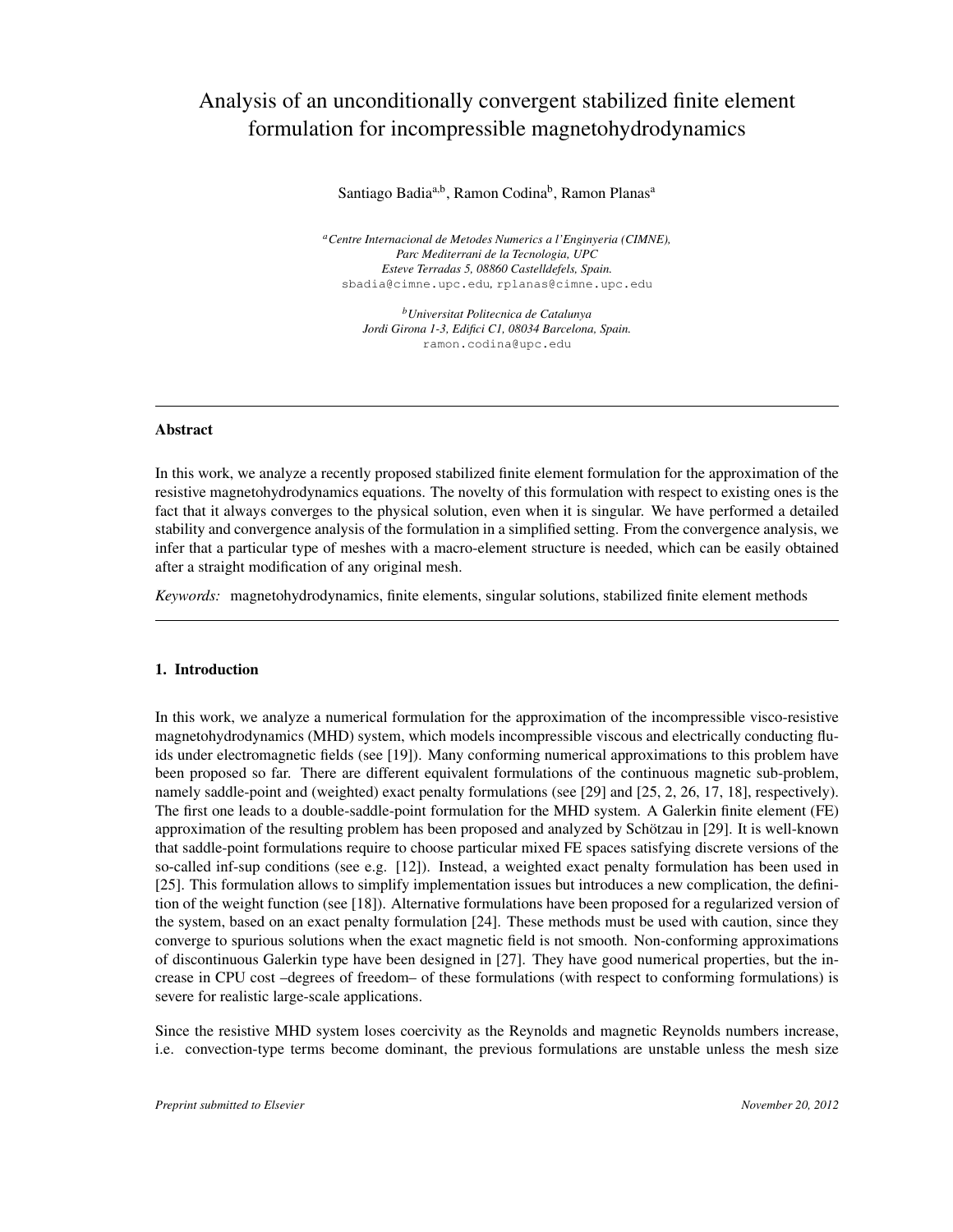is sufficientely refined, which is impractical. In order to treat this problem, as well as the previous ones, some stabilized FE formulations have been proposed for resistive MHD in [8, 9, 21, 22, 15, 16, 30]. These formulations are appealing in terms of implementation issues, since arbitrary order Lagrangian FE spaces can be used for all the unknowns and include convection-type stabilization. However, these formulations are based on the regularized functional setting of the problem, and so, restricted to smooth or convex domains (see [18]). They are accurate for regular magnetic solutions but tend to spurious (unphysical) solutions otherwise. A further improvement is the formulation in [6, 7], which always converges to the exact (physical) solution, even when it is singular. In this work, we carry out a numerical analysis of this formulation in order to prove stability and unconditional convergence in the correct norms while keeping optimal *a priori* error estimates for smooth solutions.

The outline of this work is the following. First, the MHD problem of interest is stated in Section 2. The stabilized FE formulation is introduced in Section 3. We present a detailed stability and convergence analysis for the stationary and linearized problem in Sections 4 and 5 respectively. The possible extension of these results to nonlinear problem is analyzed in Section 6. Section 7 is devoted to the numerical experiments. We finish the work by drawing some conclusions in Section 8.

#### 2. Problem statement

#### *2.1. The strong form*

The incompressible visco-resistive MHD system of partial differential equations consists of the Navier-Stokes equations coupled to the (simplified) Maxwell equations via the Lorentz force. A linearized version of this system of equations reads as follows: find a velocity field  $u(x, t)$ , a (kinematic) pressure  $p(x, t)$ , an induced magnetic field  $\mathbf{b}(\mathbf{x}, t)$  and a magnetic pseudo-pressure  $r(\mathbf{x}, t)$  such that

$$
\mathbf{a} \cdot \nabla \mathbf{u} - \nu \Delta \mathbf{u} + \nabla p - (\nabla \times \mathbf{b}) \times \mathbf{d} = \mathbf{f}_{\mathbf{u}}, \tag{1a}
$$

$$
\nabla \cdot \mathbf{u} = g_{\mathbf{u}}, \tag{1b}
$$

$$
\lambda \nabla \times (\nabla \times \mathbf{b}) + \nabla r - \nabla \times (\mathbf{u} \times \mathbf{d}) = \mathbf{f}_{\mathbf{b}}, \tag{1c}
$$

$$
\nabla \cdot \mathbf{b} = g_{\mathrm{b}}, \tag{1d}
$$

in  $(x, t) \in \Omega$ , where  $\Omega \subset \mathbb{R}^d$  is the spatial open bounded domain filled by the fluid (assumed polyhedral in the finite element approximation),  $d$  being the space dimension. With regard to the physical parameters that describe the fluid,  $\rho$  is its density,  $\mu_f$  the fluid viscosity,  $\mu_m$  the magnetic permeability and  $\sigma$  the electric conductivity. Further,  $\nu := \mu_f \rho^{-1}$  and  $\lambda := (\rho \mu_m^2 \sigma)^{-1}$ . In this work, we consider all physical properties constant.  $(a, d)$  is the point around which the system has been linearized. In order to recover the nonlinear case,  $(a, d)$  must be replaced by  $(u, \varrho b)$ , where  $\varrho := (\rho \mu_m)^{-1}$ . Regularity conditions for  $(a, d)$  are discussed later.  $f_{\mu}$  and  $f_{\mu}$  are the forcing terms,  $f_{\mu}$  being solenoidal. Let us remark the fact that we have introduced  $g_{\mu}$ and  $g<sub>u</sub>$ . We are only interested in the case when both functions are zero, but this generalization will allow us to re-use the following stability results in the convergence analysis. These equations must be supplemented with appropriate boundary conditions.

In order to introduce the boundary conditions, let us consider two disjoint partitions of the domain boundary  $Γ \equiv ∂Ω$ :

$$
\Gamma = \Gamma_{f,e} \cup \Gamma_{f,n}, \qquad \Gamma = \Gamma_{m,e} \cup \Gamma_{m,n},
$$

where the first subscript denotes the subproblem (f for fluid and m for magnetic) and the second one the type of boundary condition (e for essential and n for natural). Then, the fluid sub-problem is supplemented with the standard boundary conditions:

$$
\mathbf{u} = \mathbf{u}_{\Gamma} \quad \text{on } \Gamma_{\text{f,e}}, \qquad -p\mathbf{n} + \nu \mathbf{n} \cdot \nabla \mathbf{u} = \boldsymbol{\sigma}_{n,\Gamma} \quad \text{on } \Gamma_{\text{f,n}},
$$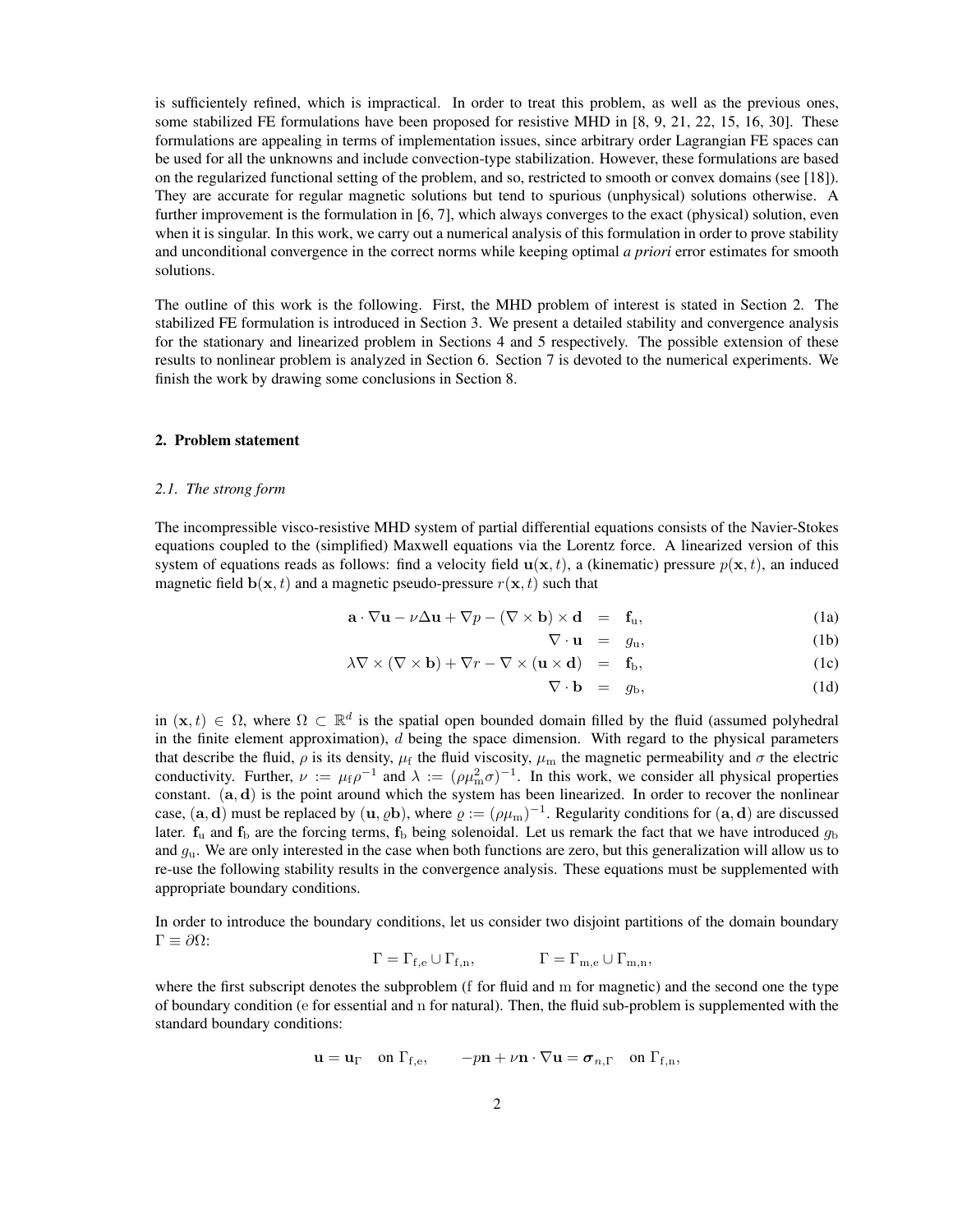where  $\mathbf{u}_{\Gamma}(\mathbf{x},t)$  and  $\boldsymbol{\sigma}_{n,\Gamma}(\mathbf{x},t)$  are the trace and normal stress prescribed;  $\mathbf{n}(\mathbf{x})$  denotes the normal vector on Γ pointing outwards from Ω. With regard to the magnetic sub-problem, we consider the set of ideal boundary conditions:

 $\mathbf{n} \times \mathbf{b} = \mathbf{n} \times \mathbf{b}_{\Gamma}$ ,  $r = 0$  on  $\Gamma_{\text{m.e}}$ ,  $\mathbf{n} \cdot \mathbf{b} = \mathbf{n} \cdot \mathbf{b}_{\Gamma}$ ,  $\mathbf{n} \times (\nabla \times \mathbf{b}) = \mathbf{J}_{\Gamma}$  on  $\Gamma_{\text{m.n}}$ ,

where  $\mathbf{n} \cdot \mathbf{b}_{\Gamma}$  and  $\mathbf{n} \times \mathbf{b}_{\Gamma}$  are the normal and tangential traces to be prescribed; clearly,  $\mathbf{J}_{\Gamma} \cdot \mathbf{n}$  must vanish.

Taking the divergence of (1c), we easily infer that  $r = 0$ . Unfortunately, this is not true in general for the discretized system. For numerical purposes, it is more suitable to explicitly enforce (1d) via a Lagrange multiplier, the magnetic pseudo-pressure  $r(\mathbf{x}, t)$ .

#### *2.2. The weak form*

Let us introduce some notation to set up the weak form of the problem. As usual, Sobolev spaces of functions whose derivatives of order up to m belong to  $L^2(\Omega)$  are denoted by  $H^m(\Omega)$ ;  $H_0^1(\Omega)$  is the subspace of  $H^1(\Omega)$ of functions vanishing on  $\partial\Omega$ . The space of vector functions with components in  $L^2(\Omega)$  and with divergence also in  $L^2(\Omega)$  is denoted  $H(\text{div};\Omega)$ ; if the components are  $L^2(\Omega)$  and the curl is in  $L^2(\Omega)^d$  the space is denoted  $H(\text{curl}; \Omega)$ .  $H(\text{div } 0; \Omega)$  is the subspace of  $L^2(\Omega)^d$  of divergence free vector functions.

The inner product of  $f, g \in L^2(\Omega)$  is represented as  $(f, g)$ , whereas  $\langle f, g \rangle$  is used to denote the integral  $\int_{\Omega} fg$ whenever it makes sense; this in particular applies for the duality between  $H_0^1(\Omega)$  and its topological dual  $H^{-1}(\Omega)$ . The same notation is used for both scalar and vector valued functions. Given a normed functional space X, its norm is written as  $\|\cdot\|_X$ , with the abbreviations  $\|\cdot\|_{L^2(\Omega)} \equiv \|\cdot\|$ ,  $\|\cdot\|_{H^m(\Omega)} \equiv \|\cdot\|_m$ ,  $\| \cdot \|_{H^{-1}(\Omega)} \equiv \| \cdot \|_{-1}, \| \cdot \|_{H(\mathbf{curl};\Omega)} \equiv \| \cdot \|_{\mathbf{curl}}.$  Finally, the symbol  $\leq$  is used to denote  $\leq$  up to positive constants that do not depend on numerical or physical parameters.

Let us consider the functional setting in which the system of equations (1) is well-posed. For the sake of clarity, we will consider homogeneous essential boundary conditions; in any case, the extension to the most general case is standard. We introduce the vectorial functional spaces:

$$
V = \{v \in H^{1}(\Omega)^{d} \text{ such that } v = 0 \text{ on } \Gamma\},
$$
  
\n
$$
C = \{c \in H(\text{curl}; \Omega) \text{ such that } n \times c = 0 \text{ on } \Gamma\},
$$
\n(2)

for the velocity and magnetic field functions, respectively. Further, the space for fluid pressures is  $Q \equiv L_0^2(\Omega)$ and the one for magnetic pseudo-pressures  $S \equiv H_0^1(\Omega)$ . Now, we can state the stationary MHD problem at hand in its weak form as follows: find  $\mathbf{u} \in V$ ,  $\mathbf{b} \in C$ ,  $p \in Q$  and  $r \in S$  such that

$$
\langle \mathbf{a} \cdot \nabla \mathbf{u}, \mathbf{v} \rangle + (\nu \nabla \mathbf{u}, \nabla \mathbf{v}) - (p, \nabla \cdot \mathbf{v}) - \langle (\nabla \times \mathbf{b}) \times \mathbf{d}, \mathbf{v} \rangle = \langle \mathbf{f}_{\mathbf{u}}, \mathbf{v} \rangle,
$$
 (3a)

$$
(q, \nabla \cdot \mathbf{u}) = \langle g_{\mathbf{u}}, q \rangle,
$$
 (3b)

$$
(\lambda \nabla \times \mathbf{b}, \nabla \times \mathbf{c}) - \langle \nabla \times (\mathbf{u} \times \mathbf{d}), \mathbf{c} \rangle + (\nabla r, \mathbf{c}) = \langle \mathbf{f}_{\mathbf{b}}, \mathbf{c} \rangle, \tag{3c}
$$

$$
-(\nabla s, \mathbf{b}) = \langle g_{\mathbf{b}}, s \rangle, \tag{3d}
$$

for any  $(v, c, q, s) \in V \times C \times Q \times S$ . Let us show that  $r \equiv 0$  in (3). Taking  $c = \nabla r$  (which clearly belongs to C) in (3c), and using the fact that  $\nabla \times \nabla r = 0$  and  $\nabla \cdot \mathbf{f}_b = 0$  a.e. in  $\Omega$ , we obtain  $\|\nabla r\| = 0$ . Since r vanishes on  $\partial\Omega$ , it implies  $r \equiv 0$  a.e. in  $\Omega$  by virtue of Poincaré's inequality. We refer to [26, Propositions 3.4 and 3.5] for the completion of the proof.

Let us re-write system  $(3)$  in compact manner as:

$$
\mathcal{A}((\mathbf{u},\mathbf{b},p,r),(\mathbf{v},\mathbf{c},q,s)) = \mathcal{F}(\mathbf{v},\mathbf{c},q,s), \quad \forall (\mathbf{v},\mathbf{c},q,s) \in \mathbf{V} \times \mathbf{C} \times \mathbf{Q} \times S.
$$

with the obvious definition of the bilinear form  $A$  and the linear form  $\mathcal{F}$ .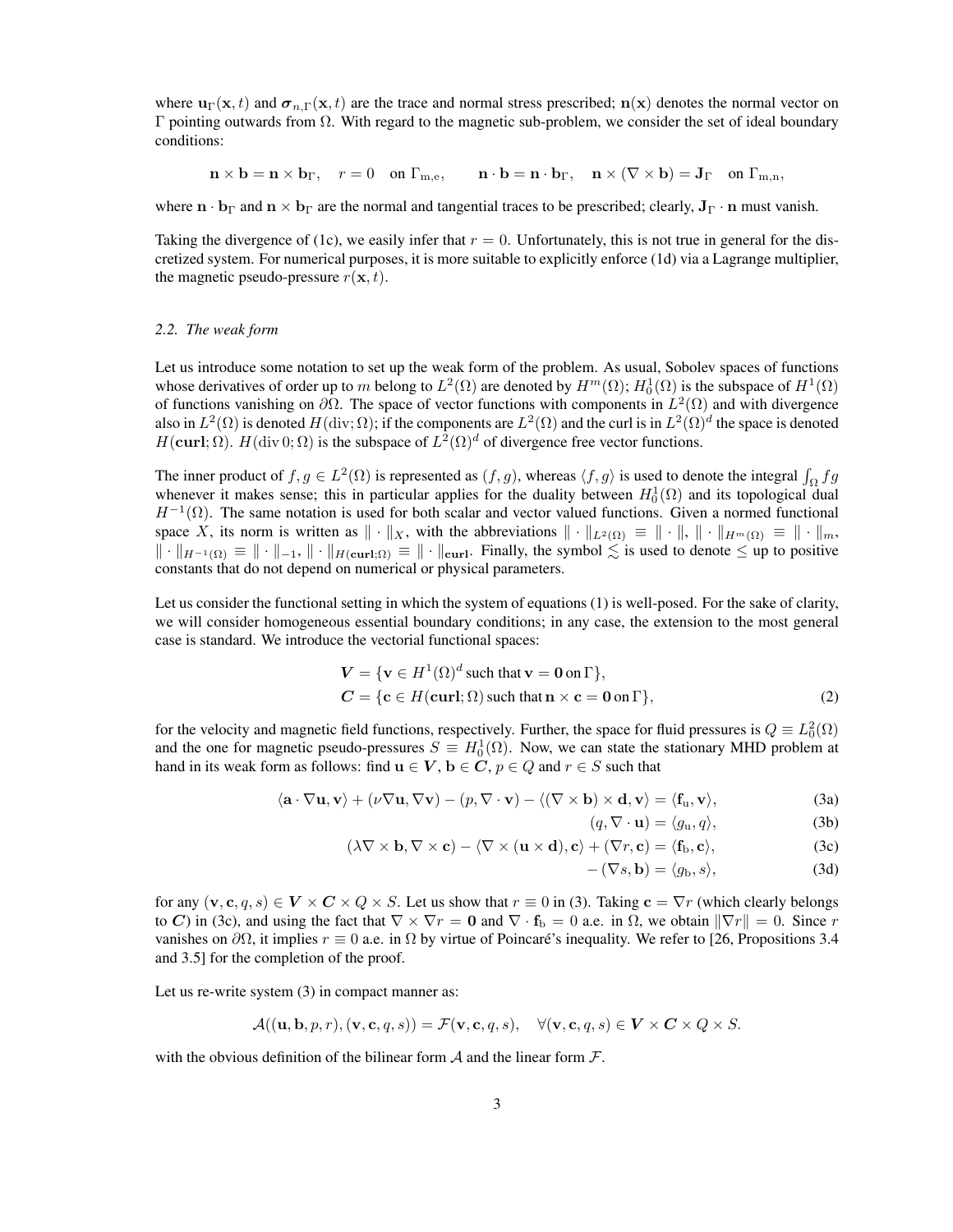In the following, we consider infima and suprema with respect to functions in some space different from the zero function. For the sake of brevity, we will omit the fact that the zero function cannot be picked. Problem (3) is well-posed due to the inf-sup conditions

$$
\inf_{q \in Q} \sup_{\mathbf{v} \in \mathbf{V}} \frac{(q, \nabla \cdot \mathbf{v})}{\|q\| \|\mathbf{v}\|_1} \ge \beta_f > 0, \qquad \inf_{s \in S} \sup_{\mathbf{c} \in \mathbf{C}} \frac{(\nabla s, \mathbf{c})}{\|s\|_1 \|\mathbf{c}\|_{H(\mathbf{curl};\Omega)}} \ge \beta_m > 0,
$$
\n(4)

that are known to be true at the continuous level, as well as the Poincare-Friedrichs inequalities ´

$$
\|\mathbf{v}\|_{1} \leq C_{\mathbf{P},1} \|\nabla \mathbf{v}\| \qquad \qquad \text{for } \mathbf{v} \in H_0^1(\Omega)^d,
$$
  

$$
\|\mathbf{c}\|_{H(\mathbf{curl};\Omega)} \leq C_{\mathbf{P},2} \|\nabla \times \mathbf{c}\| \qquad \qquad \text{for } \mathbf{c} \in \mathbf{C} \cap H(\text{div } 0;\Omega), \tag{5}
$$

e.g., see [28, Corollary 3.51].

From the standard theory of saddle-point problems, well-posedness of the MHD system (3) is proved in the next theorem.

Theorem 1. *The following inf-sup condition is satisfied,*

$$
\inf_{(\mathbf{u},\mathbf{b},p,r)\in\mathbf{V}\times\mathbf{C}\times Q\times S} \sup_{(\mathbf{v},\mathbf{c},q,s)\in\mathbf{V}\times\mathbf{C}\times Q\times S} \frac{\mathcal{A}((\mathbf{u},\mathbf{b},p,r),(\mathbf{v},\mathbf{c},q,s))}{\|(\mathbf{u},\mathbf{b},p,r)\|_{\text{Gal}}\times\|(\mathbf{v},\mathbf{c},q,s)\|_{\text{Gal}}}\geq \beta > 0.
$$
 (6)

*As a consequence, formulation (3) is well-posed.*

*Proof:* We can easily check that  $\mathcal{A}((\mathbf{u}, \mathbf{b}, 0, 0), (\mathbf{v}, \mathbf{c}, 0, 0))$  is a bilinear, continuous and coercive form when it is restricted to  $V \cap H(\text{div } 0; \Omega) \times C \cap H(\text{div } 0; \Omega)$ . It is a direct consequence of the Poincaré-Friedrichs inequalities (5). This result, together with the inf-sup conditions (4) are necessary and sufficient conditions for proving (6) (see [20, Proposition 2.36]). We know from the theory of saddle-point problems that (3) is well-posed if and only if condition (6) is satisfied (see [20, Theorem 2.34]).

#### 3. A stabilized FE formulation suitable for singular magnetic solutions

Let us present now the spatial discretization we propose. Let  $\mathcal{T}_h = \{K\}$  be a FE partition of the domain  $\Omega$ . For simplicity we assume  $\Omega$  polyhedral and  $\mathcal{T}_h$  quasi-uniform, of diameter h. Summation over all the element domains K is denoted as  $\sum_K$ . Finite element spaces and FE functions are identified with the subscript h. Only conforming approximations are considered, i.e., the FE spaces where the unknowns are sought are  $V_h \subset V$ ,  $C_h \subset C$ ,  $Q_h \subset Q$  and  $S_h \subset S$ . In particular, we will use  $\mathcal{C}^0$  Lagrangian finite element interpolations of an arbitrary order for all the unknowns. Given two functions f and g piecewise polynomial on each  $K \in \mathcal{T}_h$ , we define  $(f, g)_h := \sum_K \int_K f g$  and  $||f||_h := (f, f)_h^{1/2}$  $\frac{1}{h}$ .

Since we assume  $\mathcal{T}_h$  quasi-uniform, the following inverse inequality holds:

$$
\|\nabla v_h\|_{L^2(K)} \le \frac{C_{\text{inv}}}{h} \|v_h\|_{L^2(K)}, \qquad K \in \mathcal{T}_h,
$$
 (7)

for a positive constant  $C_{\text{inv}}$  and for all piecewise polynomial functions  $v_h$ .

We consider a residual-based stabilized FE formulation for the MHD problem. This type of formulation does not change the statement of the continuous problem but modifies the way the discretization is performed. Instead of considering only those terms that come from a Galerkin discretization, this type of formulation includes additional terms, that are always proportional to some residual, and so, consistent. In order for this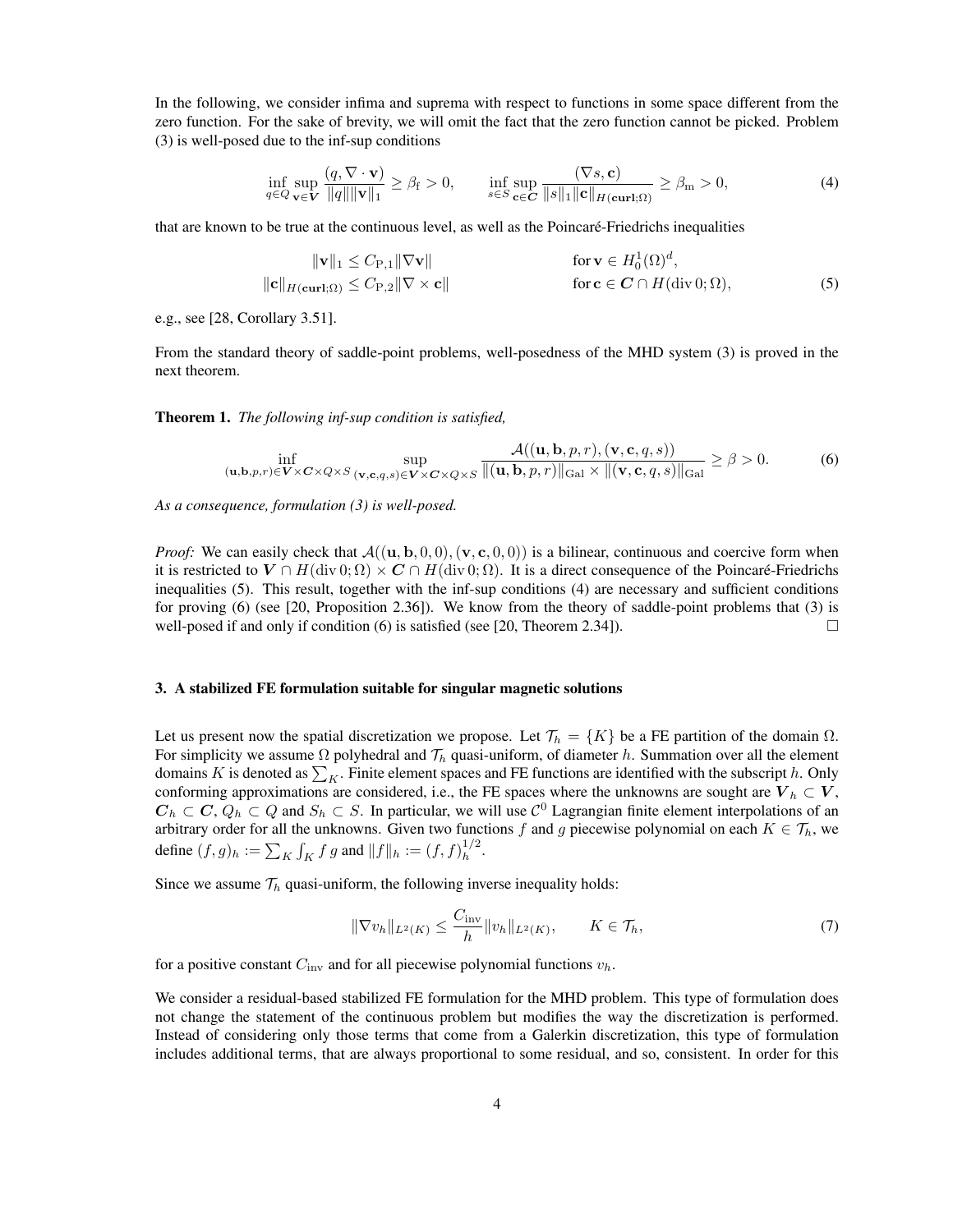approach to be effective, the new terms must provide stability over the Lagrange multiplier-type unknowns which allows one to circumvent discrete inf-sup conditions, as well as convection stability (see e.g. [14]). In order to obtain a numerical algorithm suitable for singular solutions and avoiding the need to define weighting functions that require information about the placement of singularities, we stick to the double saddle-point formulation (3). The resulting method has been stated in Algorithm 1; we refer to [6] for a motivation of the method.

# Algorithm 1: Stabilized FE formulation

Find  $(\mathbf{u}_h, \mathbf{b}_h, p_h, r_h) \in \mathbf{V}_h \times \mathbf{C}_h \times Q_h \times S_h$  such that

$$
\mathcal{A}_{\text{stab}}((\mathbf{u}_h, \mathbf{b}_h, p_h, r_h), (\mathbf{v}_h, \mathbf{c}_h, q_h, s_h)) = \mathcal{F}_{\text{stab}}(\mathbf{v}_h, \mathbf{c}_h, q_h, s_h), \tag{8}
$$

for any  $(\mathbf{v}_h, \mathbf{c}_h, q_h, s_h) \in \mathbf{V}_h \times \mathbf{C}_h \times Q_h \times S_h$ , where

$$
\mathcal{A}_{\text{stab}}((\mathbf{u}_h, \mathbf{b}_h, p_h, r_h), (\mathbf{v}_h, \mathbf{c}_h, q_h, s_h)) = \mathcal{A}((\mathbf{u}_h, \mathbf{b}_h, p_h, r_h), (\mathbf{v}_h, \mathbf{c}_h, q_h, s_h))+ \mathcal{S}((\mathbf{u}_h, \mathbf{b}_h, p_h, r_h), (\mathbf{v}_h, \mathbf{c}_h, q_h, s_h)),
$$

with the stabilization terms

$$
\mathcal{S}((\mathbf{u}_h, \mathbf{b}_h, p_h, r_h), (\mathbf{v}_h, \mathbf{c}_h, q_h, s_h)) = (\tau_1(X_\mathrm{u}(\mathbf{u}_h, p_h, \mathbf{b}_h) - \nu \Delta \mathbf{u}_h), X_\mathrm{u}(\mathbf{v}_h, q_h, \mathbf{c}_h) + \nu \Delta \mathbf{v}_h)_h + (\tau_2 \nabla \cdot \mathbf{u}_h, \nabla \cdot \mathbf{v}_h) + (\tau_3 (\nabla \times (\mathbf{u}_h \times \mathbf{d}) - \lambda \nabla \times (\nabla \times \mathbf{b}_h)), \nabla \times (\mathbf{v}_h \times \mathbf{d}) + \lambda \nabla \times (\nabla \times \mathbf{c}_h))_h + (\tau_4 \nabla r_h, \nabla s_h) + (\tau_5 \nabla \cdot \mathbf{b}_h, \nabla \cdot \mathbf{c}_h),
$$

and

$$
\mathcal{F}_{\text{stab}}(\mathbf{v}_h, \mathbf{c}_h, q_h, s_h) = \mathcal{F}(\mathbf{v}_h, \mathbf{c}_h, q_h, s_h) + (\tau_1 \mathbf{f}_u, X_u(\mathbf{v}_h, q_h, \mathbf{c}_h) + \nu \Delta \mathbf{v}_h)_h + (\tau_2 g_u, \nabla \cdot \mathbf{v}_h) - (\tau_3 \mathbf{f}_b, \nabla \times (\mathbf{v}_h \times \mathbf{d}) + \lambda \nabla \times (\nabla \times \mathbf{c}_h))_h + (\tau_5 g_b, \nabla \cdot \mathbf{c}_h).
$$

We use the notation  $X_u(\mathbf{v}_h, q_h, \mathbf{c}_h) := \mathbf{a} \cdot \nabla \mathbf{v}_h + \nabla q_h - (\nabla \times \mathbf{c}_h) \times \mathbf{d}$ . The stabilization parameters have the following expressions within each element  $K$ :

$$
\tau_1 := (\alpha)^{-1} \left( 1 + \frac{\phi}{\sqrt{\alpha \gamma}} \right)^{-1}, \quad \tau_2 := c_5 \frac{h^2}{\tau_1}, \quad \tau_3 := \gamma^{-1} \left( 1 + \frac{\phi}{\sqrt{\alpha \gamma}} \right)^{-1}
$$
  

$$
\tau_4 := c_6 \frac{L_0^2}{\lambda}, \qquad \tau_5 := c_7 \frac{h^2 \lambda}{L_0^2},
$$

with

$$
\alpha:=c_1\frac{\|\mathbf{a}\|_{L^\infty(\Omega)}}{h}+c_2\frac{\nu}{h^2},\qquad \phi:=c_3\frac{\|\mathbf{d}\|_{L^\infty(\Omega)}}{h},\qquad \gamma:=c_4\frac{\lambda}{h^2}
$$

 $c_1, \ldots, c_5$  are algorithmic constants that must satisfy  $c_1 > \frac{2}{C_{\text{inv}}^2}$  and  $c_3 > \frac{2}{C_{\text{inv}}^2}$  and  $L_0$  is a length scale of the problem.

We consider the following norms that will be used hereafter:

$$
\|(\mathbf{v}, \mathbf{c}, q, s)\|_{\text{Gal}} = \nu^{\frac{1}{2}} \|\mathbf{v}\|_{1} + \lambda^{\frac{1}{2}} \|\mathbf{c}\|_{\text{curl}} + \frac{1}{\nu^{\frac{1}{2}}} \|q\| + \frac{L_{0}}{\lambda^{\frac{1}{2}}} \|s\|_{1},
$$
\n(9a)

,

.

$$
\begin{split} |(\mathbf{v}, \mathbf{c}, q, s)|_{\text{stab}} &= \|\tau_1^{\frac{1}{2}} X_{\mathbf{u}}(\mathbf{v}, q, \mathbf{c})\|_h + \|\tau_2^{\frac{1}{2}} \nabla \cdot \mathbf{v}\| + \|\tau_3^{\frac{1}{2}} \nabla \times (\mathbf{v} \times \mathbf{d})\| \\ &+ \|\tau_4^{\frac{1}{2}} \nabla s\| + \|\tau_5^{\frac{1}{2}} \nabla \cdot \mathbf{c}\|,\end{split} \tag{9b}
$$

$$
\|(\mathbf{v}, \mathbf{c}, q, s)\|_{\text{stab}, \mathbf{w}} = \nu^{\frac{1}{2}} \|\mathbf{v}\|_{1} + \lambda^{\frac{1}{2}} \|\nabla \times \mathbf{c}\| + |(\mathbf{v}, \mathbf{c}, q, s)|_{\text{stab}},
$$
\n(9c)

$$
\|(\mathbf{v}, \mathbf{c}, q, s)\|_{\text{stab},\mathbf{s}} = \frac{\lambda^{\frac{1}{2}}}{L_0} \|\mathbf{c}\| + \frac{1}{\nu^{\frac{1}{2}}} \|q\| + \|(\mathbf{v}, \mathbf{c}, q, s)\|_{\text{stab},\mathbf{w}},\tag{9d}
$$

where  $L_0$  is a length scale of the problem (see [3] for a discussion about its meaning and possible ways to choose it).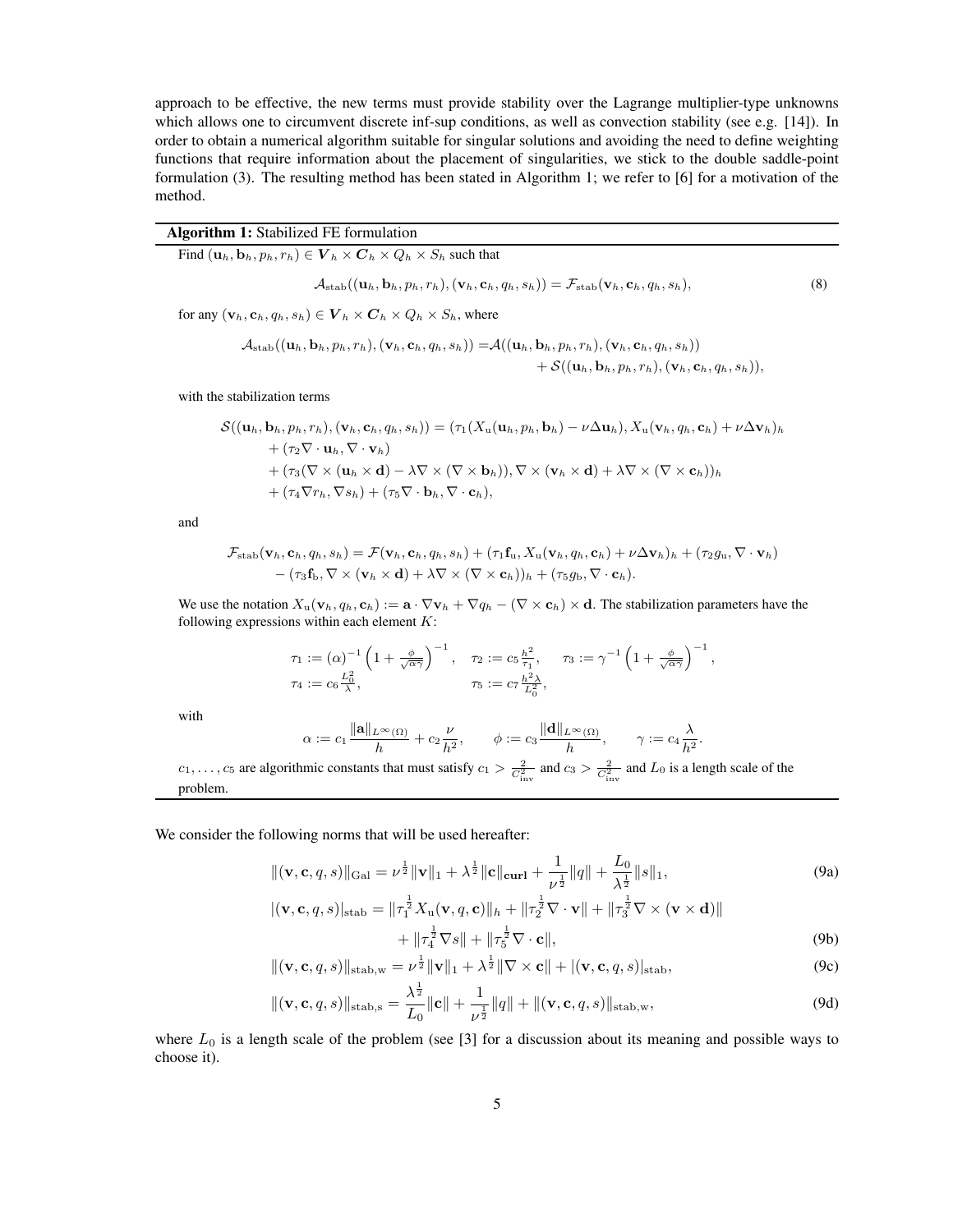Norm (9a) is the continuous norm in which the problem is well-posed, and the Galerkin norm when using stable mixed FEs. The extra stability due to the form S is given by the semi-norm (9b). Norm (9c) is the one that adds the stability that comes from the coercive terms in  $A$  to the one that comes from  $S$ . Finally, norm (9d) is the sum of the weak stability norm  $\|\cdot\|_{\text{stab},w}$  terms and the additional terms that are present in  $\|\cdot\|_{\text{Gal}}$ . Obviously,  $\|(\mathbf{v}, \mathbf{c}, q, s)\|_{\text{Gal}} \leq \|(\mathbf{v}, \mathbf{c}, q, s)\|_{\text{stab},s}.$ 

#### 4. Stability analysis

In this section, we analyze the stability properties of the stabilized FE formulation in Algorithm 1. First, we prove coercivity of the stabilized form  $A_{stab}$  in the weak stabilized norm. Next, we prove a weak inf-sup which includes  $\|\mathbf{b}\|$  and  $\|p\|$  control. We attain this result relying on the continuous inf-sup condition (6) proved in Theorem 1. We absorb the length scale coefficients in the constants, since it clarifies the exposition.

Lemma 1. *Forms* Astab *and* A *satisfy the following properties:*

*(i)* Weak coercivity of  $\mathcal{A}_{\text{stab}}$ : Assuming that  $\mathbf{a} \in H^1(\Omega)^d$  and  $\mathbf{d} \in H(\text{curl};\Omega)$ , it holds

$$
\frac{1}{2}\|(\textbf{u}_h, \textbf{b}_h, p_h, r_h)\|_{\text{stab},w}^2 \leq \mathcal{A}_{\text{stab}}((\textbf{u}_h, \textbf{b}_h, p_h, r_h), (\textbf{u}_h, \textbf{b}_h, p_h, r_h)),
$$

*for any*  $(\mathbf{u}_h, \mathbf{b}_h, p_h, r_h) \in \mathbf{V}_h \times \mathbf{C}_h \times Q_h \times S_h$ .

(*ii*) Weak inf-sup condition for A: Assuming that  $\mathbf{a} \in H^1(\Omega)^d$  and  $\mathbf{d} \in L^{d+\epsilon}(\Omega)^d$ , it holds

$$
\|(\mathbf{u}_h, \mathbf{b}_h, p_h, r_h)\|_{\text{Gal}} - \sigma \|(\mathbf{u}_h, \mathbf{b}_h, p_h, r_h)\|_{\text{stab},w} \lesssim \sup_{(\mathbf{v}_h, s_h) \in \mathbf{V}_h \times S_h} \frac{\mathcal{A}((\mathbf{u}_h, \mathbf{b}_h, p_h, r_h), (\mathbf{v}_h, \mathbf{0}, 0, s_h))}{\|(\mathbf{v}_h, \mathbf{0}, 0, s_h)\|_{\text{Gal}}}
$$

*for any*  $(\mathbf{u}_h, \mathbf{b}_h, p_h, r_h) \in \mathbf{V}_h \times \mathbf{C}_h \times Q_h \times S_h$ *, where* 

$$
\sigma = c_{\sigma} \left( 1 + \frac{h}{\nu^{\frac{1}{2}} \tau_1^{\frac{1}{2}}} + \frac{\|\mathbf{d}\|_{L^{d+\epsilon}(\Omega)}}{\sqrt{\nu \lambda}} \right)
$$

*for*  $\epsilon \in (0,3)$  *arbitrary small and*  $c_{\sigma}$  *a positive constant independent of physical and numerical parameters.*

*Proof:* Let us prove the first result. Using the equality  $(a + b)(a - b) = a^2 - b^2$ , it is straightforward to check that

$$
\mathcal{A}_{\text{stab}}((\mathbf{u}_h, \mathbf{b}_h, p_h, r_h), (\mathbf{u}_h, \mathbf{b}_h, p_h, r_h)) = \nu \|\nabla \mathbf{u}_h\|^2 + \lambda \|\nabla \times \mathbf{b}_h\|^2 + |(\mathbf{u}_h, \mathbf{b}_h, p_h, r_h)|_{\text{stab}}^2 -\|\tau_1^{\frac{1}{2}}\nu \Delta \mathbf{u}_h\|_h^2 - \|\tau_3^{\frac{1}{2}}\lambda \nabla \times (\nabla \times \mathbf{b}_h)\|_h^2.
$$

We have used the relation  $\int_{\Omega} ((\nabla \times \mathbf{b}) \times \mathbf{d}) \cdot \mathbf{u} = - \int_{\Omega} \nabla \times (\mathbf{u} \times \mathbf{d}) \cdot \mathbf{b}$  that holds for any  $\mathbf{b}, \mathbf{d} \in H(\mathbf{curl}; \Omega)$ and  $u \in H^1(\Omega)^3$ . The last two terms can be bounded for FE functions, by using the inverse inequality (7) elementwise:

$$
\|\tau_1^{\frac{1}{2}}\nu\Delta\mathbf{u}_h\|_h^2 + \|\tau_3^{\frac{1}{2}}\lambda\nabla\times(\nabla\times\mathbf{b}_h)\|_h^2 \leq \frac{1}{2}(\nu\|\nabla\mathbf{u}_h\|^2 + \lambda\|\nabla\times\mathbf{b}_h\|^2),
$$

since  $\frac{\tau_1 \nu}{h^2} \leq \frac{1}{2}$  and  $\frac{\tau_3 \lambda}{h^2} \leq \frac{1}{2}$  from the definition of the stabilization parameters. Full control over  $\mathbf{u}_h$  in  $H^1(\Omega)^3$ is consequence of Poincaré's inequality. It proves the weak coercivity.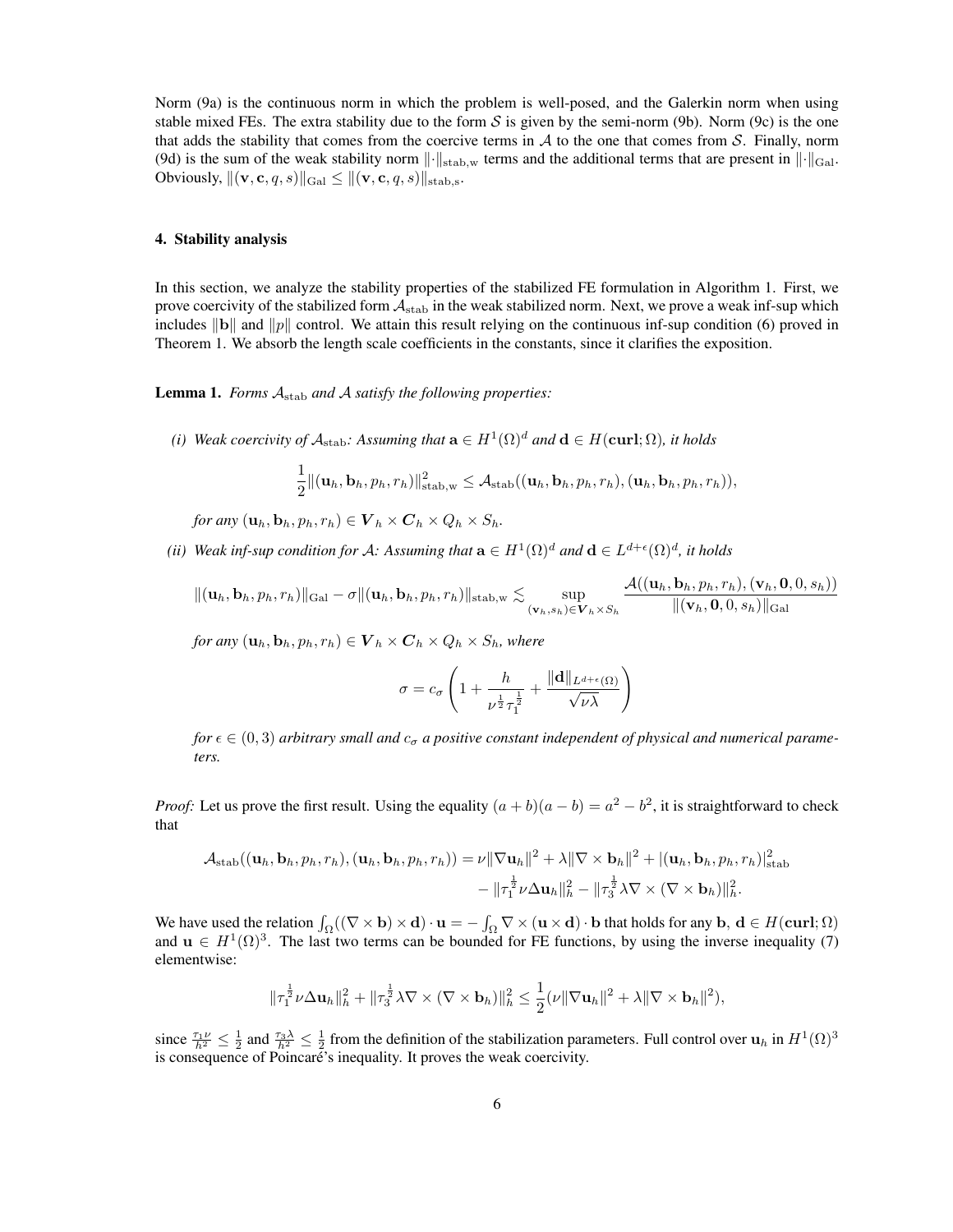In order to prove the weak inf-sup condition, let us invoke the continuous inf-sup condition (6) for the full MHD system, which can be stated as follows: for any  $(\mathbf{u}_h, \mathbf{b}_h, p_h, r_h) \in \mathbf{V}_h \times \mathbf{C}_h \times Q_h \times S_h$  there exists  $(v, c, q, s) \in V \times C \times Q \times S$  with unit Galerkin norm such that

$$
\|(\mathbf{u}_h, \mathbf{b}_h, p_h, r_h)\|_{\text{Gal}} \leq \mathcal{A}((\mathbf{u}_h, \mathbf{b}_h, p_h, r_h), (\mathbf{v}, \mathbf{c}, q, s)).
$$

Now, we have that

$$
\mathcal{A}((\mathbf{u}_h, \mathbf{b}_h, p_h, r_h), (\mathbf{v}, \mathbf{c}, q, s)) = \mathcal{A}((\mathbf{u}_h, \mathbf{b}_h, p_h, r_h), (\varepsilon_h(\mathbf{v}), \mathbf{c}, q, \varepsilon_h(s)))+ \mathcal{A}((\mathbf{u}_h, \mathbf{b}_h, p_h, r_h), (\pi_h(\mathbf{v}), \mathbf{0}, 0, \pi_h(s))),
$$
(10)

where  $\varepsilon_h(v) := v - \pi_h(v)$  and  $\pi_h(v)$  is a continuous FE interpolant in  $H^1(\Omega)$  of a function v (scalar or vector valued) with optimal interpolation properties that preserves null traces, e.g. the Scott-Zhang interpolant [11].

Let us define the following functions:

$$
q(\delta, d) = \begin{cases} \frac{2}{1-2\delta}, & \text{for } d = 2\\ \frac{12-2\delta}{4-\delta}, & \text{for } d = 3 \end{cases}, \qquad q(\delta, d)' = \begin{cases} \frac{1}{\delta}, & \text{for } d = 2\\ 6-\delta, & \text{for } d = 3 \end{cases}.
$$

where  $\delta \in (0, \frac{1}{2})$ . We note that  $\frac{1}{q(\delta, d)} + \frac{1}{q(\delta, d)'} = \frac{1}{2}$ . Now, we can prove the continuity result

$$
(\nabla \times (\mathbf{u} \times \mathbf{d}), \mathbf{c}) \lesssim \|\mathbf{u}\|_{L^{q(\delta, d)'}(\Omega)} \|\mathbf{d}\|_{L^{q(\delta, d)}(\Omega)} \|\nabla \times \mathbf{c}\| \lesssim \|\mathbf{u}\|_1 \|\mathbf{d}\|_{L^{q(\delta, d)}(\Omega)} \|\nabla \times \mathbf{c}\|,
$$

which holds for any  $\delta \in (0, \frac{1}{2})$ . We have used the compact imbedding  $H^1(\Omega) \hookrightarrow L^q(\Omega)$  that holds for  $q \in$  $[1,\infty)$  in dimension two and for  $q \in [1,6)$  in dimension three. Noting that  $q(\delta, d)'$  belongs to these intervals in both dimensions, we prove the result. Now, we bound the first term in the RHS of (10) as follows:

$$
\mathcal{A}((\mathbf{u}_h, \mathbf{b}_h, p_h, r_h), (\varepsilon_h(\mathbf{v}), \mathbf{c}, q, \varepsilon_h(s)))\n\leq ||X_{\mathbf{u}}(\mathbf{u}_h, p_h, \mathbf{b}_h)|| ||\varepsilon_h(\mathbf{v})|| + ||\nabla \cdot \mathbf{b}_h|| ||\varepsilon_h(s)|| + \nu ||\nabla \mathbf{u}_h|| ||\nabla \varepsilon_h(\mathbf{v})|| \n+ ||\nabla \cdot \mathbf{u}_h|| ||q|| + \lambda ||\nabla \times \mathbf{b}_h|| ||\nabla \times \mathbf{c}|| + ||\nabla r_h|| ||\mathbf{c}|| + ||\mathbf{u}_h||_1 ||\mathbf{d}||_{L^q(\delta, d)}(\Omega) ||\nabla \times \mathbf{c}|| \n\leq \frac{h}{\nu^{\frac{1}{2}}} ||X_{\mathbf{u}}(\mathbf{u}_h, p_h, \mathbf{b}_h)|| + h\lambda^{\frac{1}{2}} ||\nabla \cdot \mathbf{b}_h|| + (1 + \frac{||\mathbf{d}||_{L^q(\delta, d)}(\Omega)}{\sqrt{\nu \lambda}}) \nu^{\frac{1}{2}} ||\mathbf{u}_h||_1 \n+ \lambda^{\frac{1}{2}} ||\nabla \times \mathbf{b}_h|| + \frac{1}{\lambda^{\frac{1}{2}}} ||\nabla r_h|| \n\leq \left(1 + \frac{h}{\nu^{\frac{1}{2}} \tau_1^{\frac{1}{2}}} + \frac{||\mathbf{d}||_{L^q(\delta, d)}(\Omega)}{\sqrt{\nu \lambda}}\right) ||(\mathbf{u}_h, p_h, \mathbf{b}_h, r_h)||_{\text{stab},w},
$$
\n(11)

where we have used the interpolation error estimate  $\|\varepsilon_h(v)\| \leq h \|v\|_1$ , integration-by-parts, Schwarz's inequality and the previous continuity result. The second term in the right-hand side of (10) is easily handled by using the  $H^1(\Omega)$  stability of the projector  $\pi_h(\cdot)$ . Noting that for any  $\epsilon \in (0,3)$  there exists  $\delta > 0$  such that  $d + \epsilon > q(\delta, d)$ , we prove the result. Let us stress the fact that  $\epsilon$  can be taken arbitrarily small.

Combining the previous lemmas, we readily get a weak inf-sup condition which provides control in the strong stabilized form.

**Corollary 1.** Under the assumption that  $\mathbf{a} \in H^1(\Omega)^d$  and  $\mathbf{d} \in L^{d+\epsilon}(\Omega)^d$  for an arbitrarily small  $\epsilon > 0$ , the *following inequality holds for any*  $(\mathbf{u}_h, \mathbf{b}_h, p_h, r_h) \in \mathbf{V}_h \times \mathbf{C}_h \times Q_h \times S_h$ ,

$$
\|(\mathbf{u}_h, \mathbf{b}_h, p_h, r_h)\|_{\text{stab},\mathbf{s}} \lesssim \sup_{(\mathbf{v}_h, s_h) \in \mathbf{V}_h \times S_h} \frac{\mathcal{A}((\mathbf{u}_h, \mathbf{b}_h, p_h, r_h), (\mathbf{v}_h, \mathbf{0}, 0, s_h))}{\|(\mathbf{v}_h, \mathbf{0}, 0, s_h)\|_{\text{Gal}}} + \sigma \mathcal{A}_{\text{stab}}((\mathbf{u}_h, \mathbf{b}_h, p_h, r_h), (\mathbf{u}_h, \mathbf{b}_h, p_h, r_h))^{\frac{1}{2}}.
$$
 (12)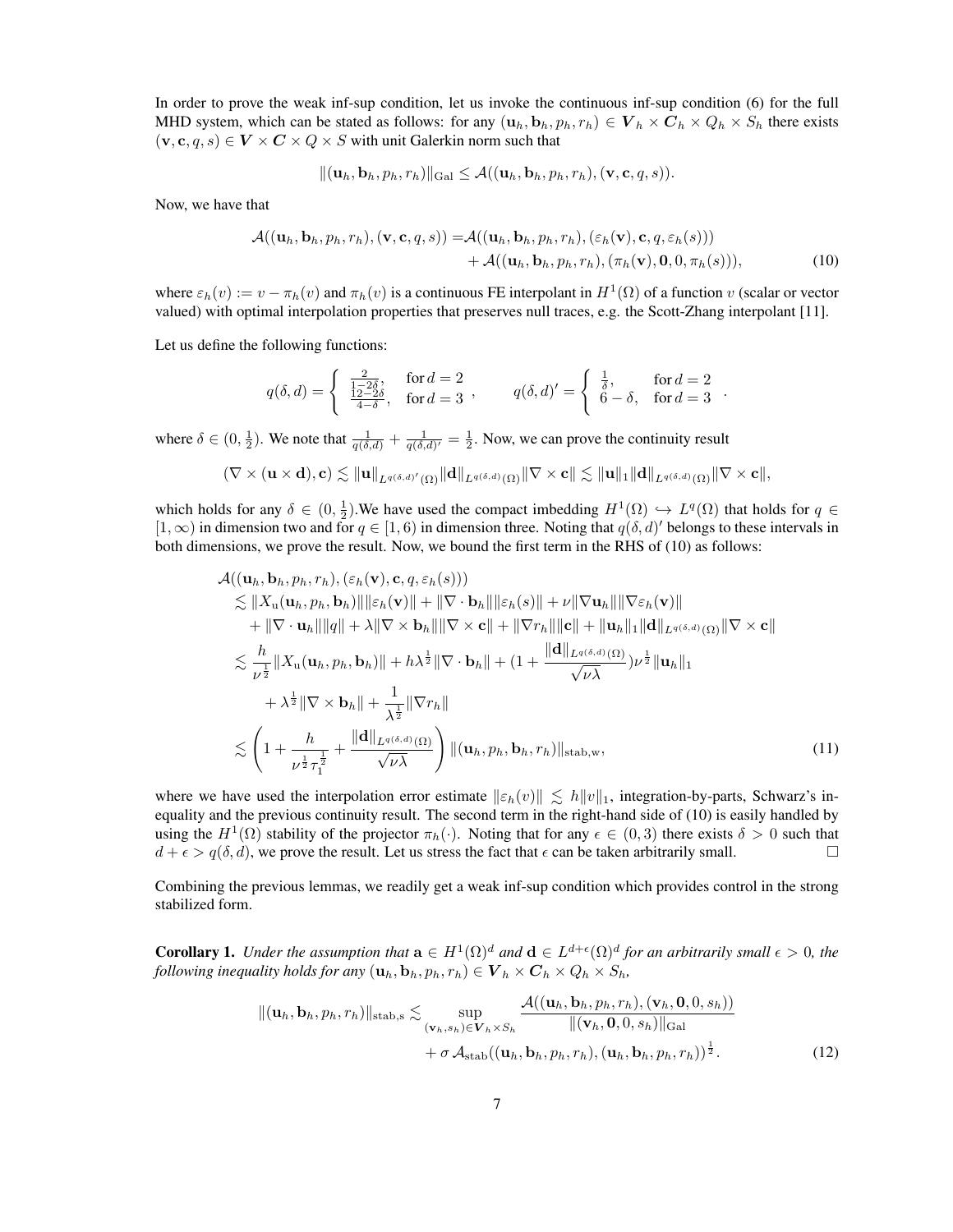Now, we are in position to provide bounds of the FE solution of the MHD problem in Algorithm 1 with respect to the data.

**Theorem 2.** *The solution*  $(\mathbf{u}_h, \mathbf{b}_h, p_h, r_h)$  *of the FE problem* (8) *satisfies:* 

*(i) Weak stability: For*  $\mathbf{a} \in H^1(\Omega)^d$  *and*  $\mathbf{d} \in H(\text{curl};\Omega)$ *, it holds* 

$$
\|(\mathbf{u}_h, \mathbf{b}_h, p_h, r_h)\|_{\text{stab},\mathbf{w}} \leq \sup_{(\mathbf{v}_h, \mathbf{c}_h, q_h, s_h) \in \mathbf{V}_h \times \mathbf{C}_h \times Q_h \times S_h} \frac{\mathcal{F}_{\text{stab}}(\mathbf{v}_h, \mathbf{c}_h, q_h, s_h)}{\|\mathbf{v}_h, \mathbf{c}_h, q_h, s_h\|_{\text{stab},\mathbf{w}}}
$$
(13)

*(ii) Strong stability: For*  $\mathbf{a} \in L^{\infty}(\Omega)^d$  and  $\mathbf{d} \in W^{1,d+\epsilon}(\Omega)^d \cap L^{\infty}(\Omega)^d$  for an arbitrarily small  $\epsilon > 0$ , it *holds*

$$
\|(\mathbf{u}_h, \mathbf{b}_h, p_h, r_h)\|_{\text{stab},\mathbf{s}} \leq \xi \|(\mathbf{u}_h, \mathbf{b}_h, p_h, r_h)\|_{\text{stab},\mathbf{w}} + \sup_{(\mathbf{v}_h, s_h) \in \mathbf{V}_h \times S_h} \frac{|\mathcal{F}_{\text{stab}}(\mathbf{v}_h, \mathbf{0}, 0, s_h)|}{\|(\mathbf{v}_h, \mathbf{0}, 0, s_h)\|_{\text{stab},\mathbf{s}}},\tag{14}
$$

*with the constant*

$$
\xi = 1 + \frac{\tau_1^{\frac{1}{2}}}{\nu^{\frac{1}{2}}} \|\mathbf{a}\|_{L^{\infty}(\Omega)} + \frac{\tau_3^{\frac{1}{2}}}{\nu^{\frac{1}{2}}} (\|\nabla \mathbf{d}\|_{L^{d+\epsilon}(\Omega)} + \|\mathbf{d}\|_{L^{\infty}(\Omega)}) + \frac{\|\mathbf{d}\|_{L^{d+\epsilon}(\Omega)}}{\sqrt{\nu \lambda}} + \left(1 + \frac{\|\mathbf{a}\|_{L^{\infty}(\Omega)} h}{\nu}\right)^{\frac{1}{2}} \left(1 + \frac{\|\mathbf{d}\|_{L^{\infty}(\Omega)} h}{\sqrt{\lambda \nu} \sqrt{1 + \frac{\|\mathbf{a}\|_{L^{\infty}(\Omega)} h}{\nu}}}\right)^{\frac{1}{2}}.
$$

*Proof:* We readily prove the weak stability invoking Lemma 1 and the stabilized FE system (8). Strong stability is proved using Corollary 1. The second term in the right-hand side of (12) is readily handled by the weak stability (13). On the other hand, the first term is bounded as follows:

$$
\mathcal{A}((\mathbf{u}_h, \mathbf{b}_h, p_h, r_h), (\pi_h(\mathbf{v}), \mathbf{0}, \mathbf{0}, \pi_h(s))) =
$$
\n
$$
- (\tau_1(X_\mathbf{u}(\mathbf{u}_h, p_h, \mathbf{b}_h) - \nu \Delta \mathbf{u}_h), \mathbf{a} \cdot \nabla \pi_h(\mathbf{v}) + \nu \Delta \pi_h(\mathbf{v}))_h
$$
\n
$$
- (\tau_2 \nabla \cdot \mathbf{u}_h, \nabla \cdot \pi_h(\mathbf{v})) - (\tau_3 (\nabla \times (\mathbf{u}_h \times \mathbf{d}) - \lambda \nabla \times (\nabla \times \mathbf{b}_h)), \nabla \times (\pi_h(\mathbf{v}) \times \mathbf{d}))_h
$$
\n
$$
- (\tau_4 \nabla r_h, \nabla \pi_h(s)) + \mathcal{F}_{\text{stab}}(\pi_h(\mathbf{v}), \mathbf{0}, 0, \pi_h(s))
$$
\n
$$
\leq \left( \|(\mathbf{u}_h, \mathbf{b}_h, p_h, r_h)\|_{\text{stab},w} + \sup_{(\mathbf{v}_h, s_h) \in \mathbf{V}_h \times S_h} \frac{|\mathcal{F}_{\text{stab}}(\mathbf{v}_h, \mathbf{0}, 0, s_h)|}{\|(\mathbf{v}_h, \mathbf{0}, 0, s_h)\|_{\text{stab},s}} \right)
$$
\n
$$
\times (\tau_1^{\frac{1}{2}} \|\mathbf{a} \cdot \nabla \pi_h(\mathbf{v})\| + \tau_1^{\frac{1}{2}} \|\nu \Delta \pi_h(\mathbf{v})\|_h + \tau_2^{\frac{1}{2}} \|\nabla \cdot \pi_h(\mathbf{v})\| + \tau_3^{\frac{1}{2}} \|\nabla \times (\pi_h(\mathbf{v}) \times \mathbf{d})\|
$$
\n
$$
+ \tau_4^{\frac{1}{2}} \|\nabla \pi_h(s)\| + \nu^{\frac{1}{2}} \|\pi_h(\mathbf{v})\|_1 \|).
$$
\n(15)

Let us work on the right-hand side of the previous inequality. Using the stability properties of the projector  $\pi_h(\cdot)$ , we obtain:

$$
\tau_1^{\frac{1}{2}} \|\mathbf{a} \cdot \nabla \pi_h(\mathbf{v})\| \leq \tau_1^{\frac{1}{2}} \|\mathbf{a}\|_{L^\infty(\Omega)} \|\nabla \mathbf{v}\|.
$$
 (16)

The same arguments allow us to get the following bound:

$$
\tau_3^{\frac{1}{2}} \|\nabla \times (\pi_h(\mathbf{v}) \times \mathbf{d})\| \lesssim \tau_3^{\frac{1}{2}} (\|\mathbf{v}\|_{L^{q(\delta,d)'}(\Omega)} \|\nabla \mathbf{d}\|_{L^{q(\delta,d)}(\Omega)} + \|\nabla \mathbf{v}\| \|\mathbf{d}\|_{L^{\infty}(\Omega)})
$$
  

$$
\lesssim \tau_3^{\frac{1}{2}} \|\mathbf{v}\|_1 (\|\nabla \mathbf{d}\|_{L^{q(\delta,d)}(\Omega)} + \|\mathbf{d}\|_{L^{\infty}(\Omega)}),
$$
 (17)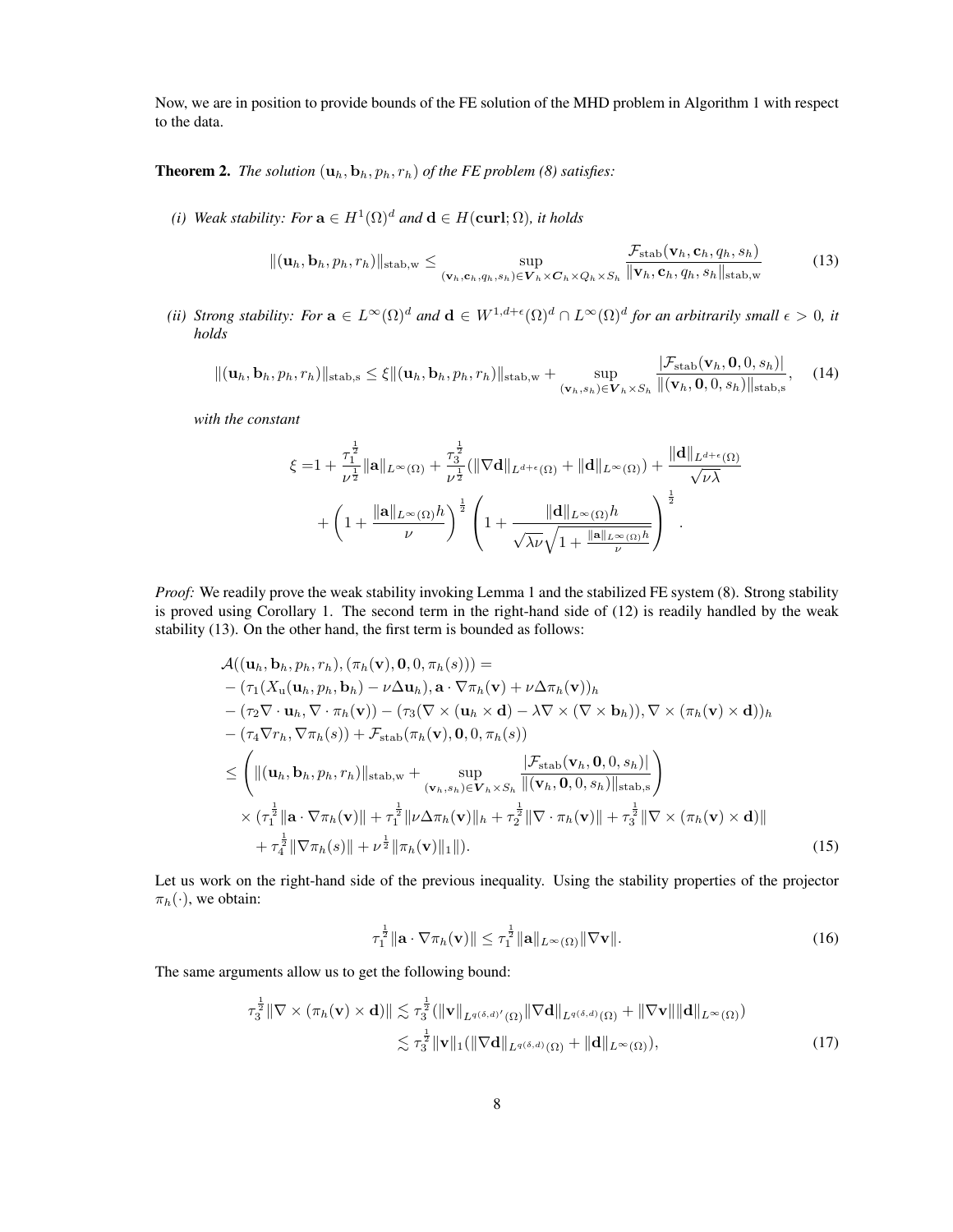where we have used the vector analysis formula

$$
\nabla \times (\mathbf{a} \times \mathbf{b}) = \mathbf{b} \cdot \nabla \mathbf{a} - \mathbf{b}(\nabla \cdot \mathbf{a}) - \mathbf{a} \cdot \nabla \mathbf{b} + \mathbf{a}(\nabla \cdot \mathbf{b}),
$$

that holds for any smooth vector fields a and b, and similar arguments as those above. Invoking these bounds in (15), we easily get:

$$
\mathcal{A}((\mathbf{u}_h, \mathbf{b}_h, p_h, r_h), (\pi_h(\mathbf{v}), \mathbf{0}, 0, \pi_h(s)))
$$
\n
$$
\lesssim \left(\frac{\tau_1^{\frac{1}{2}}}{\nu^{\frac{1}{2}}} \|\mathbf{a}\|_{L^{\infty}(\Omega)} + \frac{\tau_3^{\frac{1}{2}}}{\nu^{\frac{1}{2}}} (\|\nabla \mathbf{d}\|_{L^{q(\delta, d)}(\Omega)} + \|\mathbf{d}\|_{L^{\infty}(\Omega)})\right) \|(\mathbf{v}_h, \mathbf{0}, 0, s_h)\|_{\text{Gal}} \times \|(\mathbf{u}_h, \mathbf{b}_h, p_h, r_h)\|_{\text{stab},w}.
$$
\n(19)

Now, let us rewrite some coefficients by using the definition of the stabilization parameters:

$$
\frac{h}{\nu^{\frac{1}{2}}\tau_1^{\frac{1}{2}}}=\left(1+\frac{\|\mathbf{a}\|_{L^\infty(\Omega)}h}{\nu}\right)^{\frac{1}{2}}\left(1+\frac{\|\mathbf{d}\|_{L^\infty(\Omega)}h}{\sqrt{\nu\lambda}\sqrt{1+\frac{\|\mathbf{a}\|_{L^\infty(\Omega)}h}{\nu}}}\right)^{\frac{1}{2}}.
$$

Using again that for small enough  $\epsilon > 0$  there exists  $\delta > 0$  such that  $d + \epsilon > q(\delta, d)$ , we prove the theorem.  $\Box$ 

Remark 1. *In practice, both* a *and* d *will be FE functions.*<sup>1</sup> *In this situation, we can clearly reduce the assumptions over these two functions in Theorem 2.*

The following corollary consists of the restriction of the previous analysis to FE functions.

**Corollary 2.** Let us assume that  $a_h \in V_h$  and  $d_h \in C_h \cap L^{d+\epsilon}(\Omega)^d$  for some  $\epsilon > 0$ . The FE solution of (8) *satisfies inequality (14) for*

$$
\xi = 1 + \frac{h^{\frac{1}{4}} \|\mathbf{a}_h\|_1^{\frac{1}{2}}}{\nu^{\frac{1}{2}}} + \frac{\|\mathbf{d}_h\|_{L^{d+\epsilon}(\Omega)}}{\sqrt{\nu \lambda}} + \left(1 + \frac{\|\mathbf{a}_h\|_1 h^{\frac{1}{2}}}{\nu}\right)^{\frac{1}{2}} \left(1 + \frac{\|\mathbf{d}_h\|_{L^{d+\epsilon}(\Omega)}}{\sqrt{\nu \lambda}}\right)^{\frac{1}{2}}.
$$
 (20)

*Proof:* Let us introduce the inequality

$$
||v_h||_{W_p^l(\Omega)} \lesssim h^{m-l + \frac{d}{p} - \frac{d}{q}} ||v_h||_{W_q^m(\Omega)}
$$
\n(21)

that holds for FE functions  $v_h$ , where d is the space dimension (see [11, Th. 4.5.11]). In dimension three, we have that:

$$
\tau_1^{\frac{1}{2}}\|\mathbf{a}_h\|_{L^{\infty}(\Omega)} \lesssim \min(h^{\frac{1}{2}}\|\mathbf{a}_h\|_{L^{\infty}(\Omega)}^{-\frac{1}{2}}, h\nu^{-\frac{1}{2}})\|\mathbf{a}_h\|_{L^{\infty}(\Omega)} \lesssim \min\left(h^{\frac{1}{4}}\|\mathbf{a}_h\|_{1}^{\frac{1}{2}}, h^{\frac{1}{2}}\nu^{-\frac{1}{2}}\|\mathbf{a}_h\|_{1}\right).
$$

Analogously, we obtain:

$$
\tau_3^{\frac{1}{2}}(\|\nabla \mathbf{d}_h\|_{L^{d+\epsilon}(\Omega)} + \|\mathbf{d}_h\|_{L^{\infty}(\Omega)}) \lesssim \tau_3^{\frac{1}{2}}h^{-1} \|\mathbf{d}_h\|_{L^{d+\epsilon}(\Omega)} \lesssim \lambda^{-\frac{1}{2}} \|\mathbf{d}_h\|_{L^{d+\epsilon}(\Omega)},
$$

where we have used the inequality (21). With regard to the last term in the definition of  $\xi$ , we have:

$$
\frac{h}{\nu^{\frac{1}{2}}\tau_1^{\frac{1}{2}}} \lesssim \left(1 + \frac{\|\mathbf{a}_h\|_1 h^{\frac{1}{2}}}{\nu}\right)^{\frac{1}{2}} \left(1 + \frac{\|\mathbf{d}_h\|_{L^{d+\epsilon}(\Omega)}}{\sqrt{\nu\lambda}}\right)^{\frac{1}{2}}.
$$

Therefore, using the fact that  $1 + \min(a, a^2) \leq 1 + a$  for any  $a > 0$ , the previous corollary applies for the definition of  $\xi$  in (20).

<sup>&</sup>lt;sup>1</sup>In any case, we can always project the continuous fields into the FE spaces using proper projections.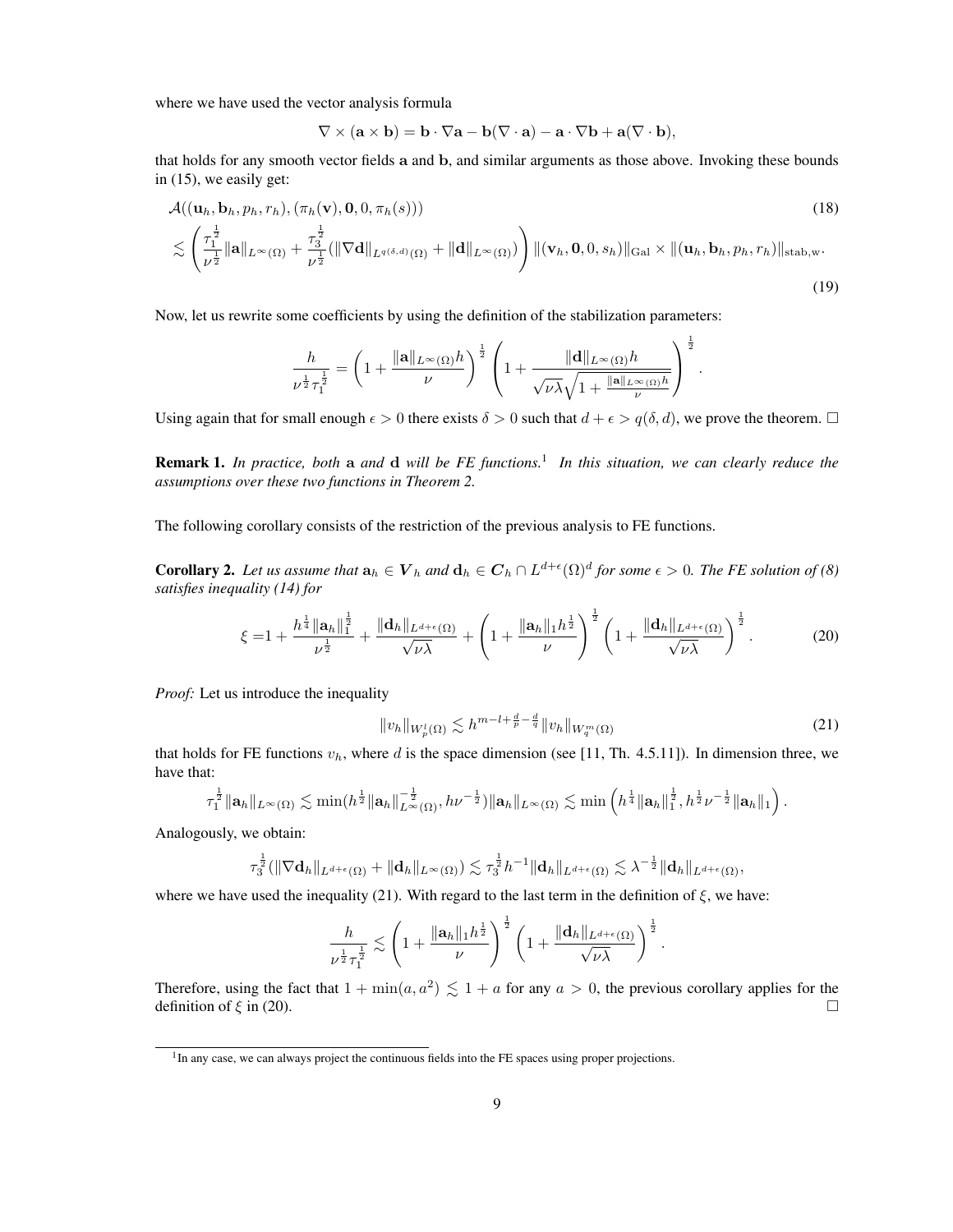Remark 2. *In the previous results, we observe that stability bounds for some terms of the Galerkin norm, as well as the extra stability that comes from the stabilization terms do not deteriorate in asymptotic regimes. However, control over*  $||p||$  and  $||b||$  can deteriorate for fixed grids in some singular limits of the continuous *problem that imply a coercivity loss. Anyway, the same behavior has been observed for the Navier-Stokes problem alone when solved by using stabilized FE techniques.*

# 5. Convergence analysis

Once we have proved stability of the problem, we look at the convergence properties of the numerical algorithm. We are interested in both convergence towards the exact solution (even when it is rough) and optimal order of convergence, i.e. *a priori* error estimates when the solution is smoother.

Using the fact that the stabilized FE problem (8) is consistent, i.e. the exact solution satisfies the FE equality, we have that:

$$
\mathcal{A}_{\text{stab}}((\chi(\mathbf{u}_h, \mathbf{u}), \chi(\mathbf{b}_h, \mathbf{b}), \chi(p_h, p), \chi(r_h, r)), (\mathbf{v}_h, \mathbf{c}_h, q_h, s_h))
$$
  
=  $\mathcal{A}_{\text{stab}}((\varepsilon_h(\mathbf{u}), \varepsilon_h(\mathbf{b}), \varepsilon_h(p), \varepsilon_h(r)), (\mathbf{v}_h, \mathbf{c}_h, q_h, s_h)),$  (22)

where  $\chi(v, w) := v - \pi_h(w)$ ; as stated above,  $\varepsilon_h(v) := v - \pi_h(v)$  and  $\pi_h(v)$  is a continuous FE interpolant in  $H^1(\Omega)$  with optimal interpolation properties that preserves null traces, e.g. the Scott-Zhang interpolant. Let us also define the following norms:

$$
\|(\mathbf{v}, \mathbf{c}, q, s)\|_{\widehat{\text{stab},w}} = \nu^{\frac{1}{2}} \|\mathbf{v}\|_{1} + \lambda^{\frac{1}{2}} \|\nabla \times \mathbf{c}\| + \|\tau_{1}^{\frac{1}{2}} X_{\mathbf{u}}(\mathbf{v}, q, \mathbf{c})\|_{h} + \|\tau_{2}^{\frac{1}{2}} \nabla \cdot \mathbf{v}\| + \|\tau_{3}^{\frac{1}{2}} \nabla \times (\mathbf{v} \times \mathbf{d})\| + \|\tau_{4}^{\frac{1}{2}} \nabla s\|,
$$
  

$$
\|(\mathbf{v}, \mathbf{c}, q, s)\|_{\widehat{\text{stab},s}} = \frac{\lambda^{\frac{1}{2}}}{L_{0}} \|\mathbf{c}\| + \frac{1}{\nu^{\frac{1}{2}}} \|q\| + \|(\mathbf{v}, \mathbf{c}, q, s)\|_{\widehat{\text{stab},w}}.
$$
 (23)

So, the norms with the tilde have all the terms of those without the tilde except the stabilization term related to  $\tau_5$ . Let us also define the error functions:

$$
E_{\mathcal{A}}(h) := \tau_1^{-\frac{1}{2}} \|\varepsilon_h(\mathbf{u})\| + \nu^{\frac{1}{2}} \|\nabla \varepsilon_h(\mathbf{u})\| + \lambda^{\frac{1}{2}} \|\varepsilon_h(\mathbf{b})\|_{\text{curl}}
$$
  
+ min  $\left\{ \nu^{-\frac{1}{2}} L_0^{\frac{1}{2}} \|\mathbf{d}\|_{L^{d+\epsilon}(\Omega)} \|\nabla \times \varepsilon_h(\mathbf{b})\|, \tau_3^{-\frac{1}{2}} \|\varepsilon_h(\mathbf{b})\| \right\} + \tau_2^{-\frac{1}{2}} \|\varepsilon_h(p)\|,$   

$$
E_{\mathcal{S}}(h) := \tau_1^{\frac{1}{2}} \|\mathbf{X}_{\mathbf{u}}(\varepsilon_h(\mathbf{u}), \varepsilon_h(p), \varepsilon_h(\mathbf{b})) - \nu \Delta \varepsilon_h(\mathbf{u})\| + \tau_2^{\frac{1}{2}} \|\nabla \cdot \varepsilon_h(\mathbf{u})\|
$$
  
+  $\tau_3^{\frac{1}{2}} \|\nabla \times (\varepsilon_h(\mathbf{u}) \times \mathbf{d}) + \lambda \nabla \times (\nabla \times \varepsilon_h(\mathbf{b}))\| + \lambda^{\frac{1}{2}} L_0^{-1} \|\varepsilon_h(\mathbf{b})\|$   
+  $\lambda^{\frac{1}{2}} L_0^{-1} \left( \sum_{K \in \mathcal{T}_h} h \|\varepsilon_h(\mathbf{b})\|_{L^2(\partial K)}^2 \right)^{\frac{1}{2}},$ 

for some  $\epsilon > 0$ . In order for the error function  $E_{\mathcal{S}}(h)$  to be well-defined, we require  $-\nu \Delta \mathbf{u} + X_{\mathbf{u}}(\mathbf{u}, \mathbf{b}, p) \in$  $L^2(\Omega)^d$  and  $\lambda \nabla \times (\nabla \times \mathbf{b}) - \nabla \times (\mathbf{u} \times \mathbf{d}) \in L^2(\Omega)^d$ , which are true for  $\mathbf{f}_\mathrm{u} \in L^2(\Omega)^d$  and  $\mathbf{f}_\mathrm{b} \in L^2(\Omega)^d$ , respectively; this is easily inferred from the continuous problem. Furthermore, the boundary terms are well defined since  $\mathbf{b}_h \in L^2(\partial K)$  for every  $K \in \mathcal{T}_h$  (see [5, Corollary 3.8]).

Theorem 3. *Under the conditions of Corollary 1, the following* a priori *error estimate holds*

$$
\|(\mathbf{u}-\mathbf{u}_h,\mathbf{b}-\mathbf{b}_h,p-p_h,r-r_h)\|_{\text{stab},w} \lesssim E_{\mathcal{A}}(h) + E_{\mathcal{S}}(h),
$$

*for the error functions defined above.*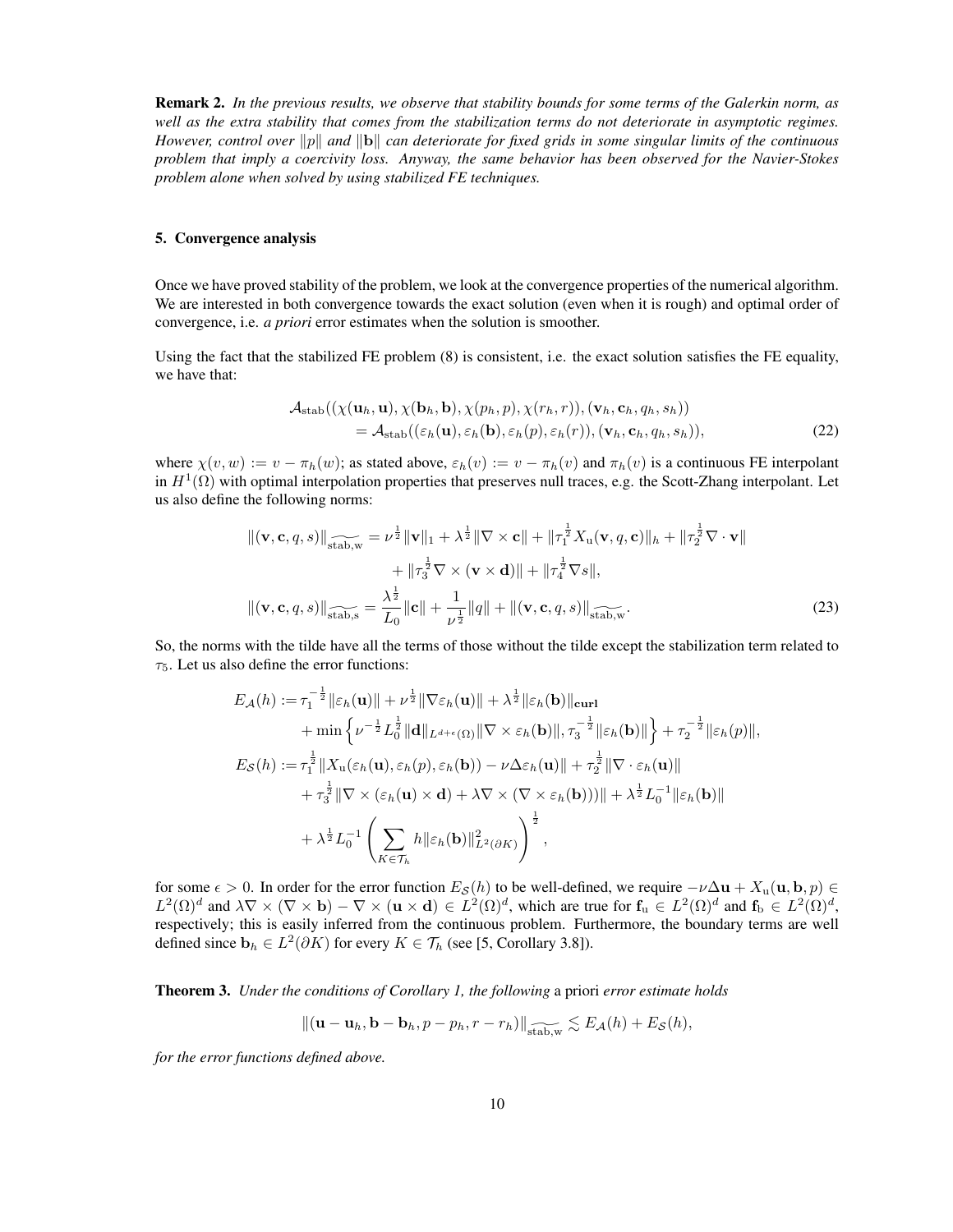*Proof:* Let us bound the right hand side of the error system (22), first Galerkin terms and second stabilization ones. Proceeding as in the proof of Lemma 1, we obtain

$$
\langle \varepsilon_h(\mathbf{b}), \nabla \times (\mathbf{v} \times \mathbf{d}) \rangle \lesssim L_0^{\frac{1}{2}} \| \nabla \times \varepsilon_h(\mathbf{b}_h) \| \| \mathbf{v} \|_1 \| \mathbf{d} \|_{L^{d+\epsilon}(\Omega)}.
$$
 (24)

This result, together with a straight use of integration-by-parts, Schwarz's inequality, the fact that  $\varepsilon_h(r) = 0$ and the definition of  $\tau_4$ , lead to:

$$
\mathcal{A}((\varepsilon_h(\mathbf{u}), \varepsilon_h(\mathbf{b}), \varepsilon_h(p), \varepsilon_h(r)), (\mathbf{v}_h, \mathbf{c}_h, q_h, s_h))
$$
\n
$$
= -\langle \varepsilon_h(\mathbf{u}), X_{\mathbf{u}}(\mathbf{v}_h, q_h, \mathbf{c}_h) \rangle + \nu(\nabla \varepsilon_h(\mathbf{u}), \nabla \mathbf{v}_h) - (\varepsilon_h(p), \nabla \cdot \mathbf{v}_h) + \langle \varepsilon_h(\mathbf{b}), \nabla \times (\mathbf{v}_h \times \mathbf{d}) \rangle
$$
\n
$$
+ \lambda(\nabla \times \varepsilon_h(\mathbf{b}), \nabla \times \mathbf{c}_h) - (\varepsilon_h(\mathbf{b}), \nabla s_h) \lesssim E_{\mathcal{A}}(h) \|(\mathbf{v}_h, \mathbf{c}_h, q_h, s_h)\|_{\text{stab},w},
$$
\n(25)

In order to bound the stabilization terms, we proceed as follows:

$$
\tau_5(\nabla \cdot \varepsilon_h(\mathbf{b}), \nabla \cdot \mathbf{c}_h) = \tau_5 \sum_{K \in \mathcal{T}_h} \int_K \varepsilon_h(\mathbf{b}) \nabla \nabla \cdot \mathbf{c}_h - \tau_5 \sum_{K \in \mathcal{T}_h} \int_{\partial K} \mathbf{n} \cdot \varepsilon_h(\mathbf{b}) \nabla \cdot \mathbf{c}_h
$$
  
 
$$
\lesssim (h^{-1} \tau_5^{\frac{1}{2}} \| \varepsilon_h(\mathbf{b}) \| + h^{-\frac{1}{2}} \tau_5^{\frac{1}{2}} \| \varepsilon_h(\mathbf{b}) \|_{L^2(\partial K)}) \tau_5^{\frac{1}{2}} \| \nabla \cdot \mathbf{c}_h \|.
$$
 (26)

where we have used the inequality  $||v||_{L^2(\partial K)} \leq h^{-\frac{1}{2}} ||v||_{L^2(K)}$  that holds for FE functions (see [11]). Using the fact that  $h^{-1}\tau_5^{\frac{1}{2}} = c_5 L_0^{-1} \lambda^{\frac{1}{2}}$ , and Schwarz's inequality we easily obtain:

$$
\mathcal{S}(\varepsilon_h(\mathbf{u}), \varepsilon_h(\mathbf{b}), \varepsilon_h(p), \varepsilon_h(r)), (\mathbf{v}, \mathbf{c}, q, s)) \leq E_{\mathcal{S}}(h) \|(\mathbf{v}, \mathbf{c}, q, s)\|_{\text{stab}, \mathbf{w}}.
$$

So, using the weak coercivity in Lemma 1 and the previous results, we straightforwardly get:

$$
\|(\chi(\mathbf{u}_h,\mathbf{u}),\chi(\mathbf{b}_h,\mathbf{b}),\chi(p_h,p),\chi(r_h,r))\|_{\text{stab,w}} \lesssim E_{\mathcal{A}}(h) + E_{\mathcal{S}}(h). \tag{28}
$$

Finally, using the triangle inequality and the fact that  $\|(\varepsilon_h(\mathbf{u}), \varepsilon_h(\mathbf{c}), \varepsilon_h(p), \varepsilon_h(s))\|_{\widetilde{\text{stab},w}} \lesssim E_{\mathcal{A}}(h) + E_{\mathcal{S}}(h)$ we prove the theorem.  $\Box$ 

On the other hand, we can recover convergence on the strong stabilized norm as follows:

Theorem 4. *Under the conditions of Corollary 2, the following* a priori *error estimate holds*

$$
\|(\mathbf{u}-\mathbf{u}_h,\mathbf{b}-\mathbf{b}_h,p-p_h,r-r_h)\|_{\widetilde{\text{stab},\mathbf{s}}}\lesssim \xi(E_{\mathcal{A}}(h)+E_{\mathcal{S}}(h)),
$$

*for the error functions defined above.*

*Proof:* First, invoking Theorem 2, we have

$$
\|(\chi(\mathbf{u}_h, \mathbf{u}), \chi(\mathbf{b}_h, \mathbf{b}), \chi(p_h, p), \chi(r_h, r))\|_{\text{stab},s} \n\lesssim \xi \|(\chi(\mathbf{u}_h, \mathbf{u}), \chi(\mathbf{b}_h, \mathbf{b}), \chi(p_h, p), \chi(r_h, r))\|_{\text{stab},w} \n+ \sup_{(\mathbf{v}_h, s_h) \in \mathbf{V}_h \times S_h} \frac{\mathcal{A}_{\text{stab}}((\varepsilon_h(\mathbf{u}), \varepsilon_h(\mathbf{b}), \varepsilon_h(p), \varepsilon_h(r)), (\mathbf{v}_h, \mathbf{0}, 0, s_h))}{\|(\mathbf{v}_h, \mathbf{0}, 0, s_h)\|_{\text{stab},s}}.
$$
\n(29)

We can readily bound the right hand side using the bounds in  $(25)-(27)$  and  $(28)$ , in order to get:

$$
\|(\chi(\mathbf{u}_h,\mathbf{u}),\chi(\mathbf{b}_h,\mathbf{b}),\chi(p_h,p),\chi(r_h,r))\|_{\text{stab},\mathbf{s}} \lesssim \xi(E_{\mathcal{A}}(h)+E_{\mathcal{S}}(h)).\tag{30}
$$

Using the relation  $\tau_2^{-\frac{1}{2}} \lesssim \nu^{-\frac{1}{2}}$  we easily get

 $\|(\varepsilon_h(\mathbf{u}), \varepsilon_h(\mathbf{c}), \varepsilon_h(p), \varepsilon_h(s))\|_{\widetilde{\text{stab}},\mathbf{s}} \lesssim E_{\mathcal{A}}(h) + E_{\mathcal{S}}(h).$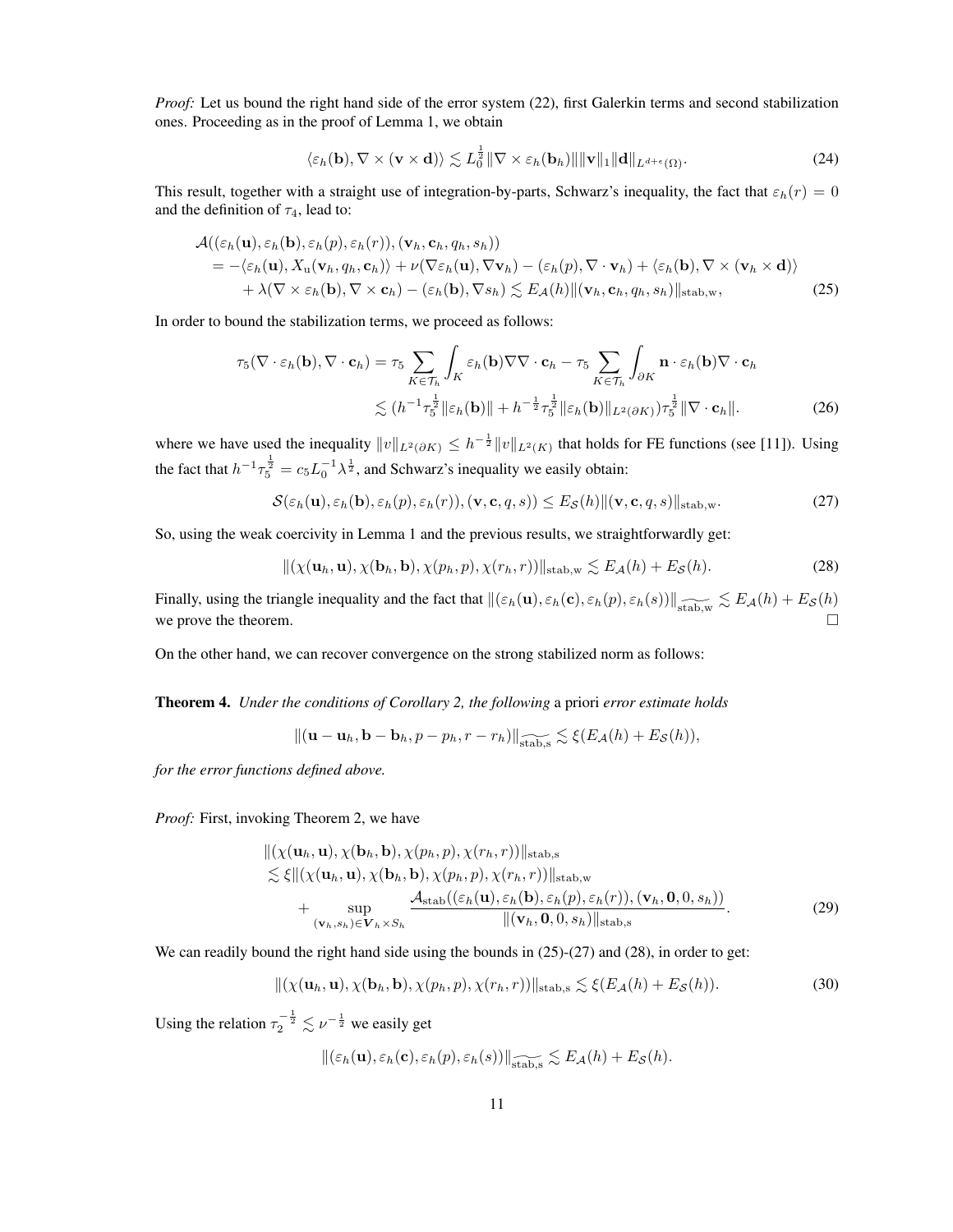Combining the last two inequalities and the triangle inequality, we prove the theorem.  $\Box$ 

In the asymptotic limit when  $h \searrow 0$ , we can easily see that

$$
E_{\mathcal{A}}(h) + E_{\mathcal{S}}(h) \sim h^{-1} \|\varepsilon_h(\mathbf{u})\| + \|\varepsilon_h(\mathbf{u})\|_1 + h \|X_{\mathbf{u}}(\varepsilon_h(\mathbf{u}), \varepsilon_h(\mathbf{b}), \varepsilon_h(p)) - \nu \Delta \varepsilon_h(\mathbf{u})\|
$$
  
+ 
$$
\|\varepsilon_h(p)\| + \|\varepsilon_h(\mathbf{b})\|_{\text{curl}} + \left(\sum_{K \in \mathcal{T}_h} h \|\varepsilon_h(\mathbf{b})\|_{L^2(\partial K)}^2\right)^{\frac{1}{2}}
$$
  
+ 
$$
h \|\nabla \times (\varepsilon_h(\mathbf{u}) \times \mathbf{d}) + \lambda \nabla \times (\nabla \times \varepsilon_h(\mathbf{b}))\|.
$$
 (31)

So, the convergence results are optimal, in the sense that optimal rates are obtained for smooth enough functions. On the other hand, since no regularity of b in  $H^1(\Omega)^d$  is needed, convergence can be attained even for singular components of the magnetic field. However, in order to get this convergence, the following approximability condition must hold:

$$
\lim_{h \to 0} \left\{ \|\varepsilon_h(\mathbf{b})\|_{\mathbf{curl}} + \left(\sum_{K \in \mathcal{T}_h} h \|\varepsilon_h(\mathbf{b})\|_{L^2(\partial K)}^2 \right)^{\frac{1}{2}} \right\} = 0.
$$
\n(32)

This condition is true for Lagrangian FEs for meshes with a particular macro-element structure (see [5, Assumption 1 and Corollary 5]). One type of element that satisfies this condition is the Powell-Sabin macro-element (see [31] and [13, Remark 4.1]). Further, numerical experiments in 2D and 3D show that both the Powell-Sabin and *crossbox* elements provide excellent results (see [6]). In the numerical experiments section, we have extended these results, evaluating the effect of not using this type of meshes in the convergence towards singular solutions. Finally, let us stress the fact that this macro-element structure is only needed for singular solutions, that appear in non-convex domains. For smooth solutions, with  $\mathbf{b} \in H^1(\Omega)^d$ , the convergence analysis and approximability properties are easy to check and hold for any type of mesh. We refer to [5] for a detailed discussion on this topic, in the framework of the Maxwell operator.

Remark 3. *Let us note that a method that introduces similar stabilization terms has recently been proposed in [10] for electromagnetic eigenvalue problems. The method in [10] depends on a coefficient* α *and corresponds to the method proposed in [5] for*  $\alpha = 1$  *with the only difference that no restriction over the FE spaces or meshes is assumed. Unfortunately, the convergence of the proposed algorithm is deteriorating in the limit*  $\alpha \to 1$  and the corresponding numerical analysis in [10] does not apply for the limit case considered in this *work. See [4] and the numerical experiments section for further details.*

#### 6. Some comments on the nonlinear analysis

The numerical analysis of FE methods for the incompressible nonlinear MHD equations is a hard issue; let us recall that this system is obtained taking  $(a, d)$  as  $(u, \rho b)$  in (1). Using inf-sup stable elements, this analysis has been carried out in  $[29, 23]$ . It heavily uses the nice properties of Nédélec type FEs and cannot be applied to nodal FEs. For weighted regularization techniques, the full nonlinear analysis has been published in [25]. As stated by the authors, the results in three dimensions are quite restrictive. Finally, a closer formulation to the one presented herein, based on discontinuous Galerkin nodal FEs, is presented in [27]. However, both the numerical analysis and experiments (dealing with singular solutions) are for the linearized problem only. The authors say that the nonlinear extension is an open problem, and up to our knowledge it keeps open so far.

Therefore, the extension of the linearized analysis above to the nonlinear problem is not straightforward. For the nonlinear problem,  $a_h$  and  $d_h$  are in fact the solution of the previous iterate, when using a Picard-type linearization. Therefore, we cannot assume regularity over  $\mathbf{d}_h$ , namely  $\mathbf{d}_h \in L^{d+\epsilon}(\Omega)^d$  for some  $\epsilon > 0$ .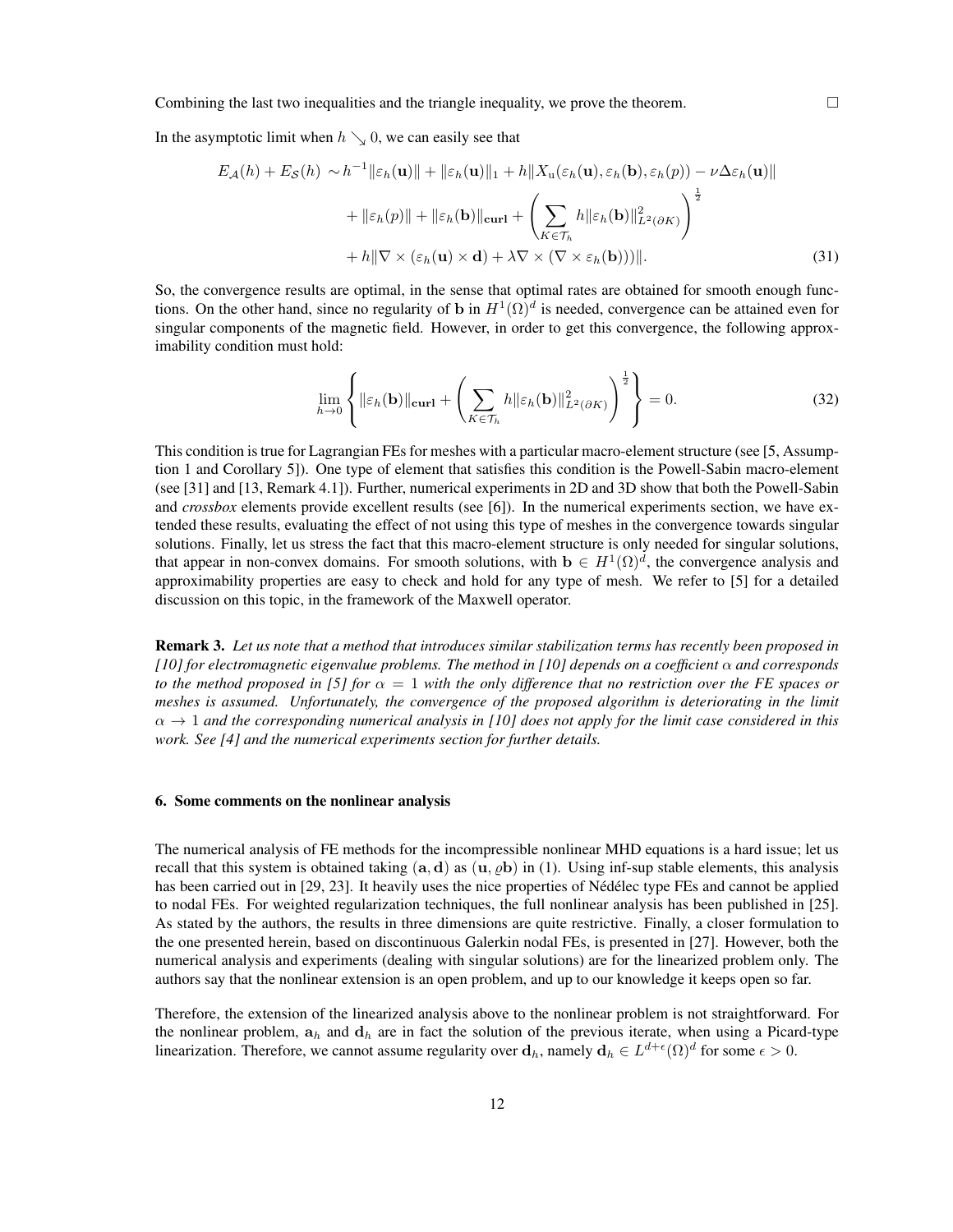We may proceed by induction. Let us denote the iteration counter with a superscript within parentheses. In the nonlinear version of system (1) for  $i \geq 1$  we replace  $\mathbf{a} \leftarrow \mathbf{u}_{h}^{(i-1)}$  $_h^{(i-1)},$   $\mathrm{d}\leftarrow\varrho\mathrm{b}_h^{(i-1)}$  $h^{(i-1)}$ , and denote the continuous solution of this problem as  $(\mathbf{u}^{(i-1)}, \mathbf{b}^{(i-1)}, p^{(i-1)}, r^{(i-1)})$ . Next, we obtain the new iterate  $(\mathbf{u}_h^{(i)})$  $_h^{(i)}, \mathbf{b}_h^{(i)}$  $\binom{i}{h},p_h^{(i)}$  $\mathcal{r}_h^{(i)},r_h^{(i)}$  $\binom{u}{h}$ by solving the discretized problem (8). We assume in what follows that the physical properties are such that this iterative scheme converges. Let us also assume that:

$$
\mathbf{b}_{h}^{(i-1)} \text{ is such that } \|\mathbf{b}^{(i-1)} - \mathbf{b}_{h}^{(i-1)}\| \lesssim h^{\frac{d-2}{2} + \delta^{(i-1)}} \text{ for some } \delta^{(i-1)} > 0 \tag{A1}
$$

Let us introduce the inverse inequality  $||v_h||_{L^q(\Omega)} \lesssim h^{\frac{d}{q}-\frac{d}{p}} ||v_h||_{L^p(\Omega)}$ , where  $1 \leq p \leq \infty$  and  $1 \leq q \leq \infty$  (see [11, Theorem 4.5.11]). We infer that  $||v_h||_{L^{d+\epsilon}(\Omega)} \lesssim h^{-\theta_{\epsilon}(d)} ||v_h||$ , with  $\theta_{\epsilon}(2) = \frac{\epsilon}{2+\epsilon}$  and  $\theta_{\epsilon}(3) = \frac{3(1+\epsilon)}{2(3+\epsilon)}$  for any  $\epsilon > 0$ . Using the stability of the Scott-Zhang projector  $\pi_h(\cdot)$ , we finally get:

$$
\begin{aligned} \| \mathbf{b}_{h}^{(i-1)} \|_{L^{d+\epsilon}(\Omega)} &\lesssim \| \pi_{h}(\mathbf{b}^{(i-1)}) - \mathbf{b}_{h}^{(i-1)} \|_{L^{d+\epsilon}(\Omega)} + \| \pi_{h}(\mathbf{b}^{(i-1)}) \|_{L^{d+\epsilon}(\Omega)} \\ &\lesssim h^{\frac{d-2}{2} + \delta^{(i-1)} - \theta_{\epsilon}(d)} + h^{-\theta_{\epsilon}(d)} \| \mathbf{b}^{(i-1)} - \pi_{h}(\mathbf{b}^{(i-1)}) \| + \| \mathbf{b}^{(i-1)} \|_{L^{d+\epsilon}(\Omega)}. \end{aligned}
$$

Next, we use the continuous imbedding of  $C \cap H(\text{div};\Omega)$  into  $H^{\frac{1}{2}+\delta_1}(\Omega)^d$  for some  $\delta_1 > 0$  and the interpolation properties of the Scott-Zhang projector (see [11, Theorem 4.8.12]) to infer that  $\|\mathbf{b}^{(i-1)} - \pi_h(\mathbf{b}^{(i-1)})\|$  $h^{\frac{1}{2}+\delta_1}$  ||**b**<sup>(i-1)</sup> ||curl On the other hand, since  $C \cap H(\text{div}; \Omega)$  is compactly imbedded into  $L^{3+\delta_2}(\Omega)$ , for some  $\delta_2 > 0$  (see [29, Proposition 2.3] and [1, Proposition 3.7]), we can pick an  $\epsilon = \epsilon(\delta^{(i-1)}, \delta_1, \delta_2) > 0$  small enough such that  $\|\mathbf{b}_h^{(i-1)}\|$  $_h^{(i-1)} \|_{L^{d+\epsilon}(\Omega)} \lesssim \| \mathbf{b}^{(i-1)} \|_{\textbf{curl}}.$ 

From Theorem 4, we have that  $\|\mathbf{b}^{(i)} - \mathbf{b}_h^{(i)}\|$  $\|h_h^{(i)}\| \lesssim \xi(E_{\mathcal{A}}(h) + E_{\mathcal{S}}(h))$ , where  $\xi$  is now bounded. Assuming that:

$$
E_{\mathcal{A}}(h) + E_{\mathcal{S}}(h) \lesssim h^{\frac{d-2}{2} + \delta^{(i)}} \text{ for some } \delta^{(i)} > 0,
$$
\n(A2)

we finally obtain that  $\|\mathbf{b}^{(i)} - \mathbf{b}_h^{(i)}\|$  $\| h^{(i)} \| \lesssim h^{\frac{1}{2} + \delta^{(i)}}.$ 

Assumption A1 is easily satisfied. In fact, we only need to start the process with a  $\mathbf{b}_h^{(0)} \in \mathbf{C} \cap H(\text{div};\Omega)$ , e.g.  $\mathbf{b}_h^{(0)} = \mathbf{0}$  and  $\mathbf{b}^{(0)} = \mathbf{0}$ , so that the effective initial guess is a solution of a linear problem for which we know that A1 holds [5].

Assumption A2 is true for  $(\mathbf{u}^{(i-1)}, p^{(i-1)}) \in H^{\frac{d}{2}+\epsilon}(\Omega)^d \times H^{\frac{d-2}{2}+\epsilon}(\Omega)$ ; the terms related to b can be treated as in [5, Corollary 3.12]. In dimension three, it requires  $(\mathbf{u}^{(i-1)}, p^{(i-1)}) \in H^{\frac{3}{2}+\epsilon}(\Omega)^d \times H^{\frac{1}{2}+\epsilon}(\Omega)$  for an arbitrary small  $\epsilon > 0$ .

## 7. Numerical experimentation

The objective of the following numerical experiment is to compare the approximation of singular solutions for the MHD problem using several mesh structures. We will show the difference between a mesh with a suitable macro-element structure, the crossbox element, which has been observed numerically that verifies the approximability condition (32), against mesh structures that do not satisfy it, both in terms of convergence rates and the solution itself.

The chosen problem with non-smooth solution corresponds to solve the MHD equations in a nonconvex Lshaped domain  $\Omega = (-1, 1) \times (-1, 1) \setminus [0, 1] \times [0, -1]$ . Both the hydrodynamic and magnetic solutions have strong singularities at the re-entrant corner, where the origin of coordinates is taken. The singular solution for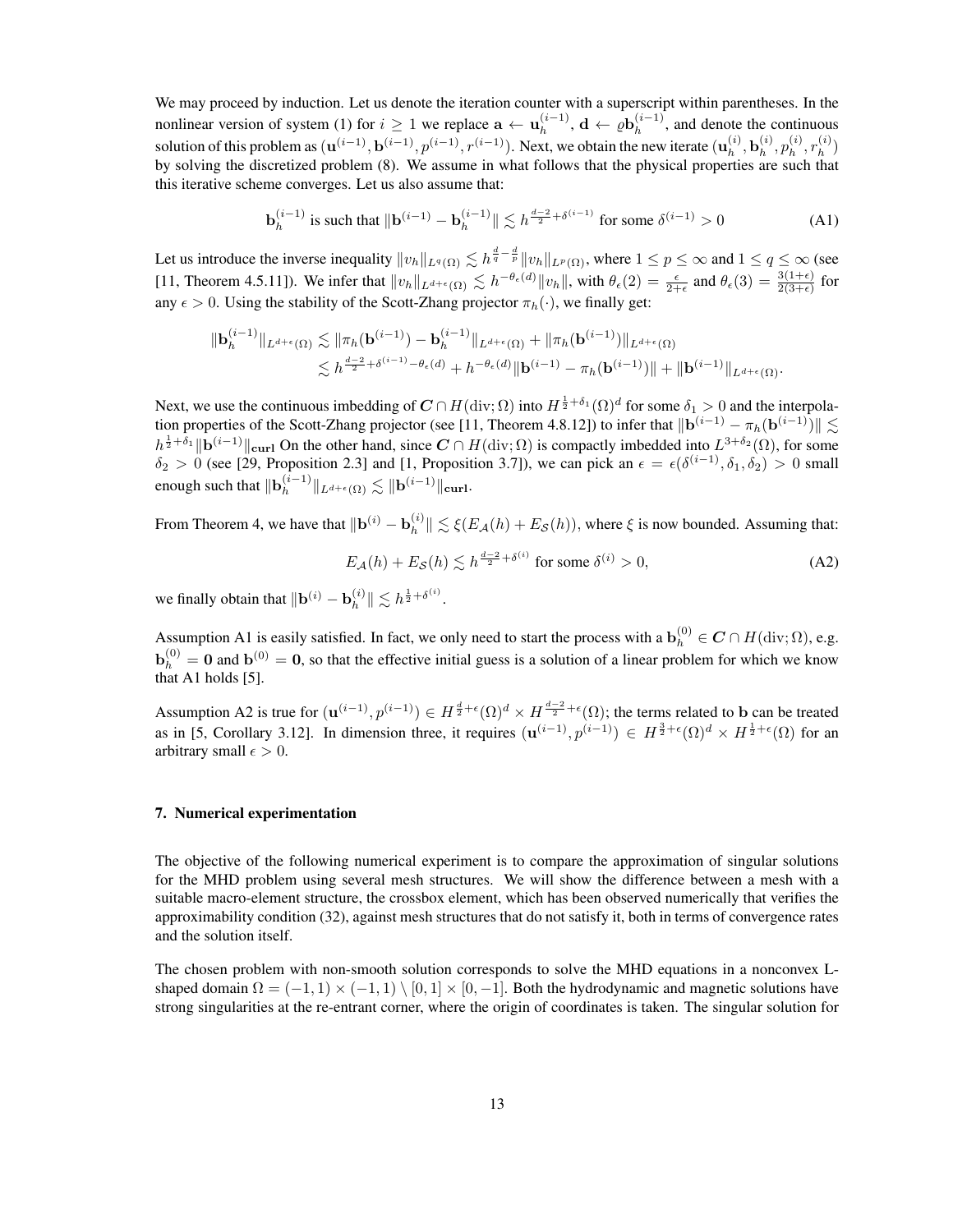

Figure 1: Mesh structures.

the Stokes operator is described in polar coordinates  $(r, \theta)$  by

$$
u_x(x, y) = r^{\lambda} \left( (1 + \lambda) \sin(\theta) \psi(\theta) + \cos(\theta) \psi'(\theta) \right),
$$
  
\n
$$
u_y(x, y) = r^{\lambda} \left( -(1 + \lambda) \cos(\theta) \psi(\theta) + \sin(\theta) \psi'(\theta) \right),
$$
  
\n
$$
p(x, y) = -\frac{r^{\lambda - 1}}{1 - \lambda} \left( (1 + \lambda)^2 \psi'(\theta) + \psi'''(\theta) \right),
$$

where

$$
\psi(\theta) = \sin((1+\lambda)\theta)\frac{\cos(\lambda\omega)}{1+\lambda} - \cos((1+\lambda)\theta) - \sin((1-\lambda)\theta)\frac{\cos(\lambda\omega)}{1-\lambda} + \cos((1-\lambda)\theta).
$$

The value of the parameter  $\lambda$  is the smallest positive solution of

$$
\sin(\lambda \omega) + \lambda \sin(\omega) = 0
$$
, where  $\omega = \frac{3\pi}{2}$ ,

which is  $\lambda \sim 0.54448373678246$ . Note that  $\mathbf{u} = (u_x, u_y)$  is solenoidal and  $(\mathbf{u}, p) \in H^{1+\lambda}(\Omega)^2 \times H^{\lambda}(\Omega)$ . The singular solution for the Maxwell operator is defined, also in polar coordinates, as

$$
\mathbf{b}(x,y) = \nabla \left( r^{\frac{2n}{3}} \sin \left( \frac{2n}{3} \right) \right), \qquad n \in \mathbb{N}^+.
$$

Note that  $\nabla \cdot \mathbf{b} = 0$  and  $\nabla \times \mathbf{b} = \mathbf{0}$ . The magnetic induction field  $\mathbf{b} \in H^{\frac{2n}{3}}(\Omega)^2$  and therefore,  $\mathbf{b} \notin H^1(\Omega)^2$ for  $n = 1$ .

This problem has been solved using several mesh structures. On one hand, we have used meshes with a macroelement structure, namely the crossbox element, which satisfies the approximability condition (32). On the other hand, we have used meshes composed of linear elements, both triangular meshes (P1) and quadrilateral meshes (Q1) that do not verify (32). Figure 1 shows an example of the three different mesh structures for  $h = 2^{-2}$ . Moreover, let us stress that we have solved the problem fully coupled with a non-linear tolerance of  $10^{-4}$  and setting every physical parameter to 1.

For the three cases, the problem has been solved in several meshes with different mesh sizes, from the coarsest one with  $h = 2^{-2}$  to the finest one with  $h = 2^{-10}$ , which consists of 12,58 million elements for the mesh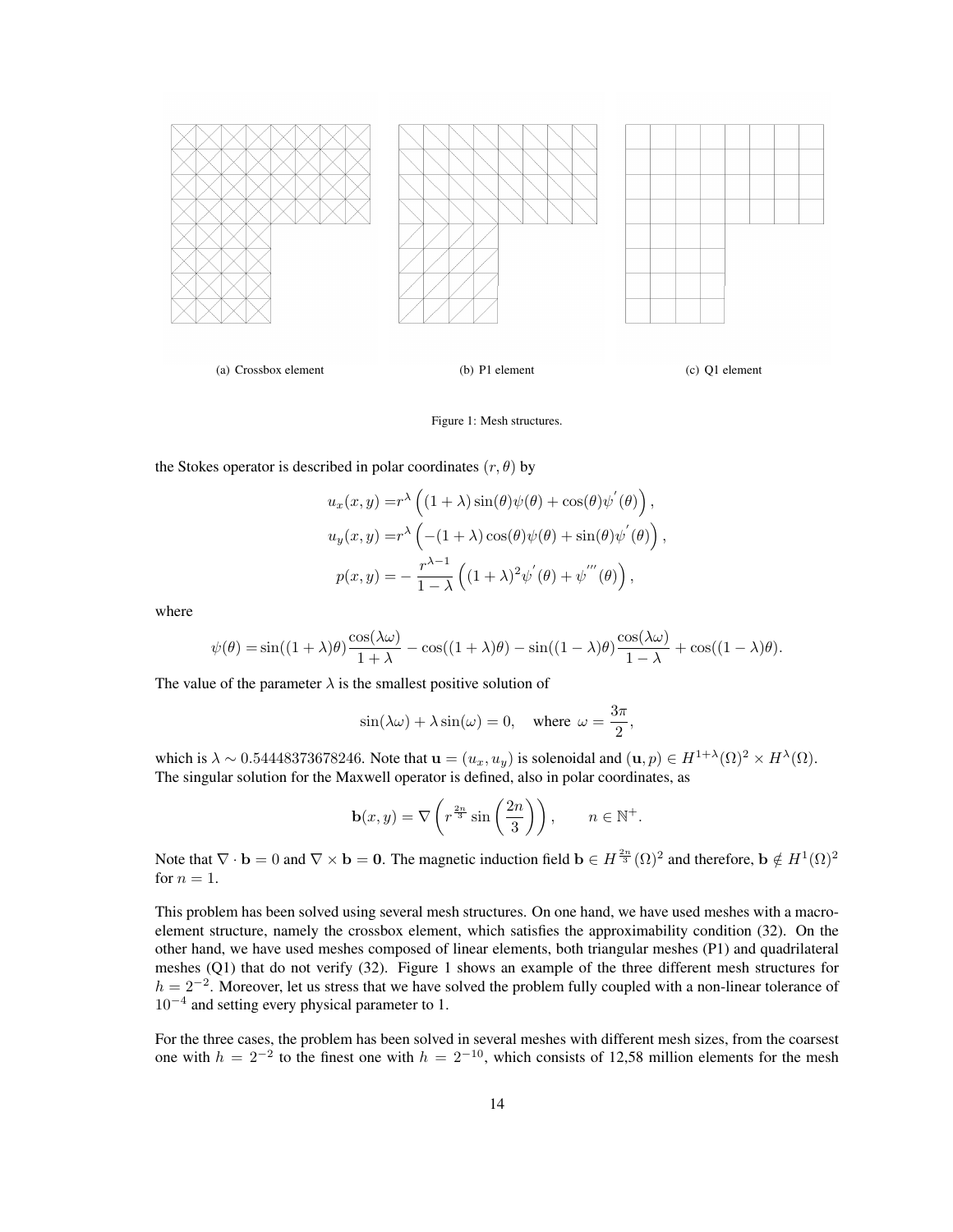| h         | $  \mathbf{e}_\mathrm{u}  $ | $\ \nabla \mathbf{e}_{\mathrm{u}}\ $ | $  e_p  $                   |
|-----------|-----------------------------|--------------------------------------|-----------------------------|
| $2^{-2}$  | $8.52 \cdot 10^{-2}$ ( - )  | $1.30 \cdot 10^{0}$ ( - )            | $2.25 \cdot 10^{0}$ ( - )   |
| $2^{-3}$  | $3.43 \cdot 10^{-2}$ (1.31) | $8.96 \cdot 10^{-1} (0.54)$          | $1.31 \cdot 10^{0}$ (0.78)  |
| $2^{-4}$  | $1.33 \cdot 10^{-2}$ (1.37) | $6.17 \cdot 10^{-1} (0.54)$          | $8.34 \cdot 10^{-1} (0.65)$ |
| $2^{-5}$  | $5.54 \cdot 10^{-3}$ (1.26) | $4.23 \cdot 10^{-1} (0.54)$          | $5.42 \cdot 10^{-1} (0.62)$ |
| $2^{-6}$  | $2.43 \cdot 10^{-3}$ (1.19) | $2.91 \cdot 10^{-1} (0.54)$          | $3.63 \cdot 10^{-1} (0.58)$ |
| $2^{-7}$  | $1.10 \cdot 10^{-3}$ (1.14) | $1.99 \cdot 10^{-1} (0.55)$          | $2.46 \cdot 10^{-1} (0.56)$ |
| $2^{-8}$  | $5.04 \cdot 10^{-4}$ (1.13) | $1.37 \cdot 10^{-1}$ (0.54)          | $1.68 \cdot 10^{-1} (0.55)$ |
| $2^{-9}$  | $2.34 \cdot 10^{-4}$ (1.11) | $9.40 \cdot 10^{-2} (0.54)$          | $1.15 \cdot 10^{-1} (0.55)$ |
| $2^{-10}$ | $1.09 \cdot 10^{-4}$ (1.10) | $6.44 \cdot 10^{-2} (0.55)$          | $7.89 \cdot 10^{-2} (0.54)$ |

Table 1: Numerical errors for hydrodynamic unknowns and rate of convergence in brackets. Crossbox element.

composed of crossbox elements. Tables 1-6 contain the numerical error norms of the hydrodynamical and magnetic variables for the three cases, crossbox, P1 and Q1 elements respectively. In Tables 1, 3 and 5, related to the hydrodynamical variables, we show the numerical errors for the velocity in the  $L^2$ -norm and the  $H^1$ norm, and the error for the pressure in the  $L^2$ -norm. In Tables 2, 4 and 6, related to the magnetic unknowns, we have listed the numerical errors for the magnetic induction in the  $L^2$ -norm and the  $H(\text{curl})$ -norm, and the errors for the magnetic pseudo-pressure in both the  $L^2$ -norm and the  $H^1$ -norm. Furthermore, Figure 2 shows the convergence plots of the computed numerical errors. It is clearly seen that using a mesh with a macroelement structure is crucial in order to obtain the theoretical convergence rates to singular solutions. It is also shown that linear elements, both P1 and Q1 meshes, have a much lower convergence rate.

However, when using meshes of linear elements, both P1 and Q1, the method provides a solution for the magnetic induction b with spurious discontinuities around the corner. Figure 3 displays the magnetic induction solution for the three different mesh structures. Besides, Figure 4 shows a zoom of the same magnetic induction fields around the corner in order to highlight the discontinuities that appear when computing with meshes that do not satisfy condition (32).

Finally, we observe that 1) the convergence rates for  $\|\nabla e_{u}\|$ ,  $\|e_{p}\|$ ,  $\|e_{b}\|$  and  $\|\nabla e_{r}\|$  are *exactly* those predicted by the numerical analysis of the uncoupled stabilized Stokes and Maxwell problems, 2) super-convergence is observed for the error quantities  $\|\mathbf{e}_{\mathbf{u}}\|$  and  $\|\nabla \times \mathbf{e}_{\mathbf{b}}\|$ . In fact, we can infer from the numerical analysis that the error due to the coupling term is affected by the two quantities that exhibit super-convergence. As a result, the coupling terms are small compared to those related to the uncoupled fluid and magnetic sub-problems, leading to the first observation.

### 8. Conclusions

The finite element approximation of the resistive MHD problem in [6] has been analyzed in this work. The formulation falls within the category of stabilized finite element methods and, as such, is intended to avoid the need for using finite element approximations satisfying the compatibility conditions of the continuous problem and dealing with ranges of the physical parameters in which first order derivatives dominate second order ones.

Particular features of the formulation analyzed are that it is of residual type, can be based on the VMS framework and the stabilization parameters are designed from the numerical analysis, accounting for the coupling between the fluid and magnetic sub-problems. However, the most salient feature is that it allows to converge to singular solutions even when using a continuous Lagrangian approximation for the magnetic induction field.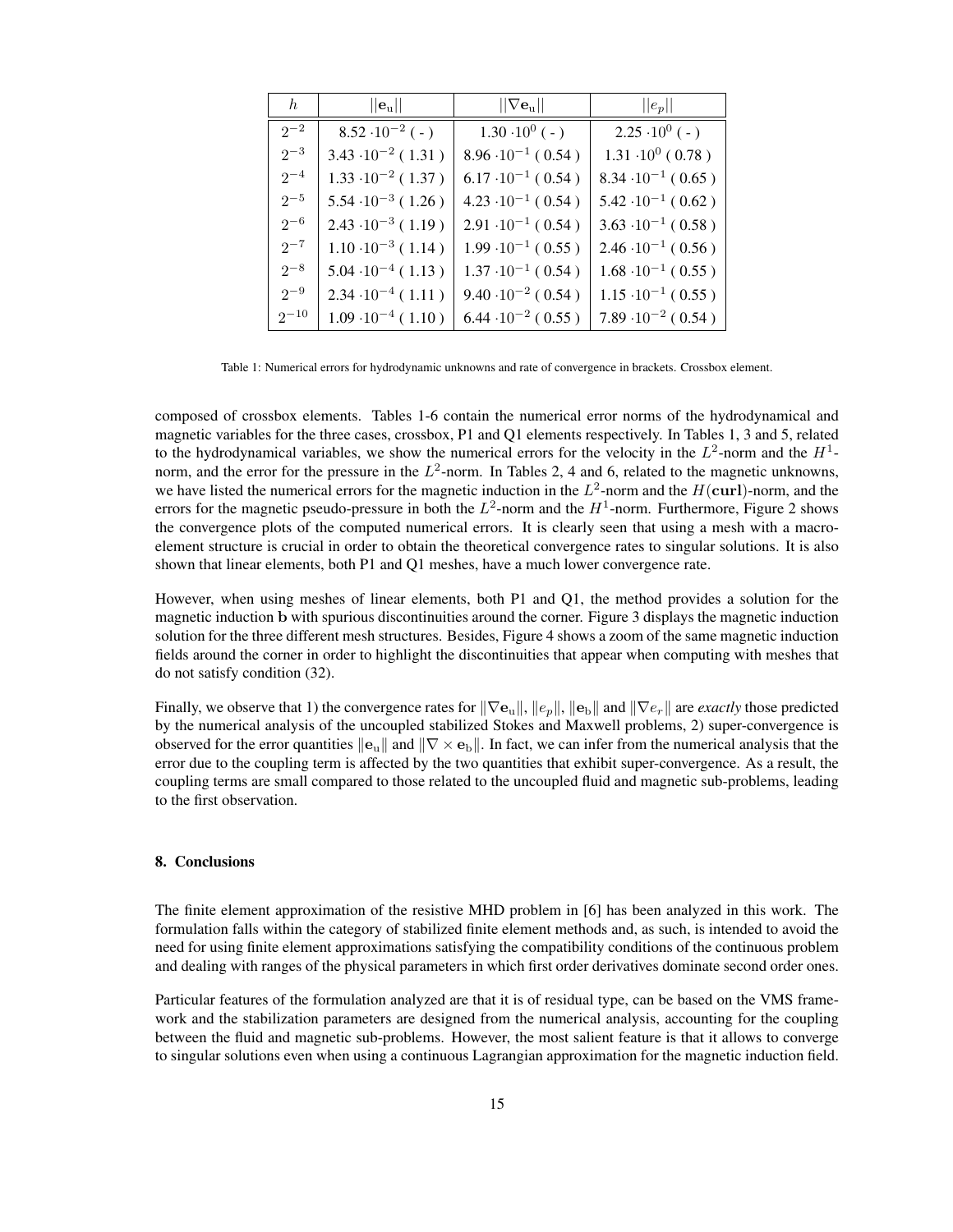

Figure 2: Convergence plots.

| $\hbar$   | $  \mathbf{e}_{\text{b}}  $   | $  \nabla \times \mathbf{e}_{\text{b}}  $                       | $  e_r  $                     | $\ \nabla e_r\ $              |
|-----------|-------------------------------|-----------------------------------------------------------------|-------------------------------|-------------------------------|
| $2^{-2}$  | $1.51 \cdot 10^{-1}$ (-)      | $1.52 \cdot 10^{-1}$ ( - )                                      | $1.30 \cdot 10^{-2}$ ( - )    | $4.52 \cdot 10^{-2}$ ( - )    |
| $2^{-3}$  | $9.66 \cdot 10^{-2} (0.64)$   | $6.94 \cdot 10^{-2}$ (1.13)                                     | $7.08 \cdot 10^{-3}$ ( 0.88 ) | $3.64 \cdot 10^{-2} (0.31)$   |
| $2^{-4}$  | $6.22 \cdot 10^{-2}$ (0.64)   | $3.89 \cdot 10^{-2}$ (0.84)                                     | $3.21 \cdot 10^{-3}$ (1.14)   | $2.57 \cdot 10^{-2} (0.50)$   |
| $2^{-5}$  | $3.83 \cdot 10^{-2}$ (0.70)   | $1.17 \cdot 10^{-2}$ (1.73)                                     | $1.33 \cdot 10^{-3}$ (1.27)   | $1.63 \cdot 10^{-2}$ ( 0.66 ) |
| $2^{-6}$  | $2.40 \cdot 10^{-2}$ ( 0.67 ) | $4.80 \cdot 10^{-3}$ (1.29)                                     | $5.39 \cdot 10^{-4}$ (1.30)   | $1.03 \cdot 10^{-2}$ (0.66)   |
| $2^{-7}$  | $1.51 \cdot 10^{-2} (0.67)$   | $1.95 \cdot 10^{-3} (1.30)$                                     | $2.17 \cdot 10^{-4}$ (1.31)   | $6.50 \cdot 10^{-3}$ (0.66)   |
| $2^{-8}$  | $9.51 \cdot 10^{-3} (0.67)$   | $7.83 \cdot 10^{-4} (1.32)$                                     | $8.69 \cdot 10^{-5}$ (1.32)   | $4.10 \cdot 10^{-3}$ (0.66)   |
| $2^{-9}$  |                               | $5.99 \cdot 10^{-3}$ (0.67) $\vert$ 3.14 $\cdot 10^{-4}$ (1.32) | $3.47 \cdot 10^{-5}$ (1.32)   | $2.58 \cdot 10^{-3}$ ( 0.67 ) |
| $2^{-10}$ |                               | $3.77 \cdot 10^{-3}$ (0.67) $\vert$ 1.25 $\cdot 10^{-4}$ (1.33) | $1.38 \cdot 10^{-5}$ (1.33)   | $1.63 \cdot 10^{-3}$ ( 0.66 ) |

Table 2: Numerical errors for magnetic unknowns and rate of convergence in brackets. Crossbox element.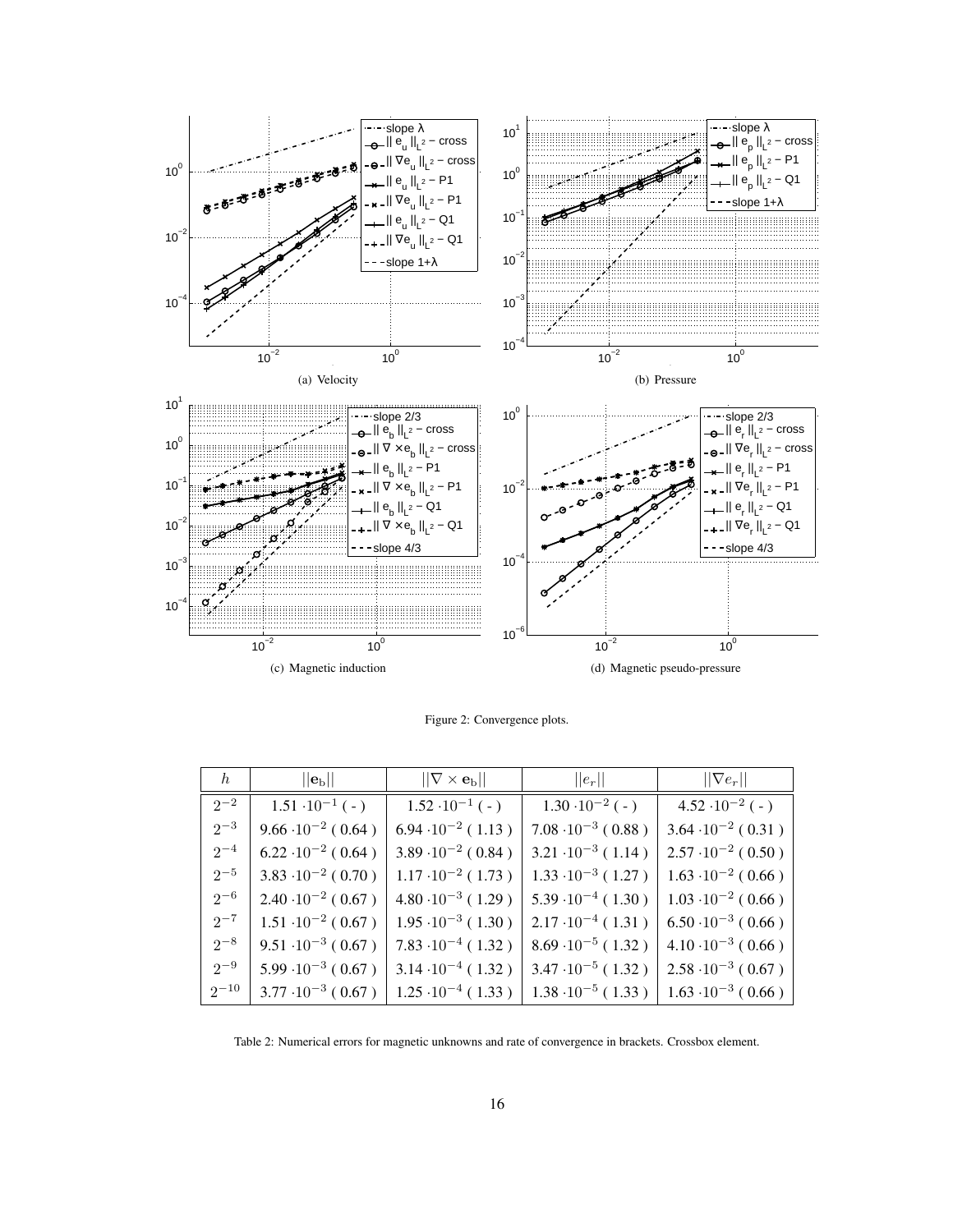

Figure 3: Magnetic induction solution for  $h = 2^{-8}$ . x-component (left) and y-component (right). Crossbox (top), P1 (middle) and Q1 (bottom) elements.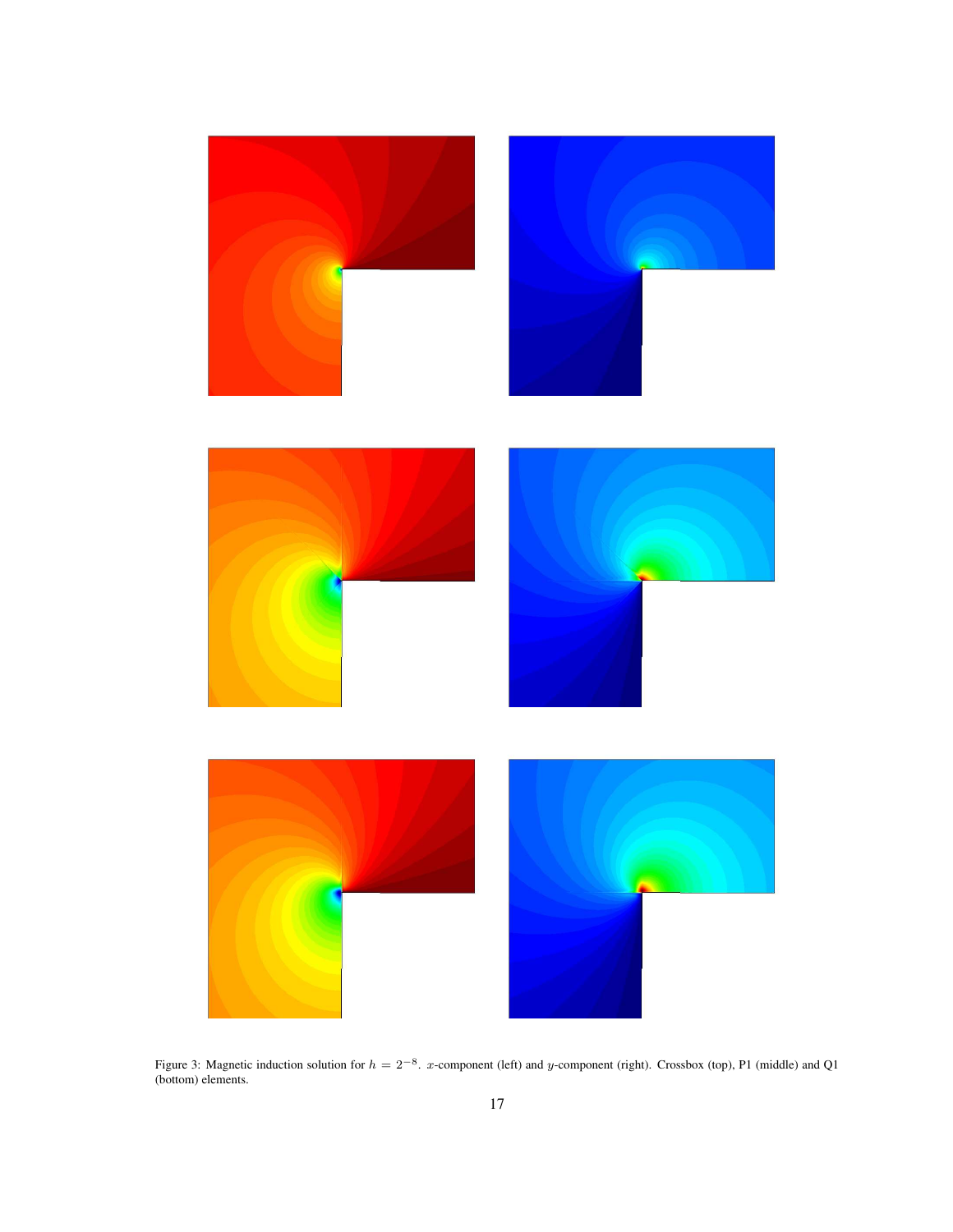

Figure 4: Zoom of the magnetic induction solution for  $h = 2^{-8}$  around the corner. x-component (left) and y-component (right). Crossbox (top), P1 (middle) and Q1 (bottom) elements.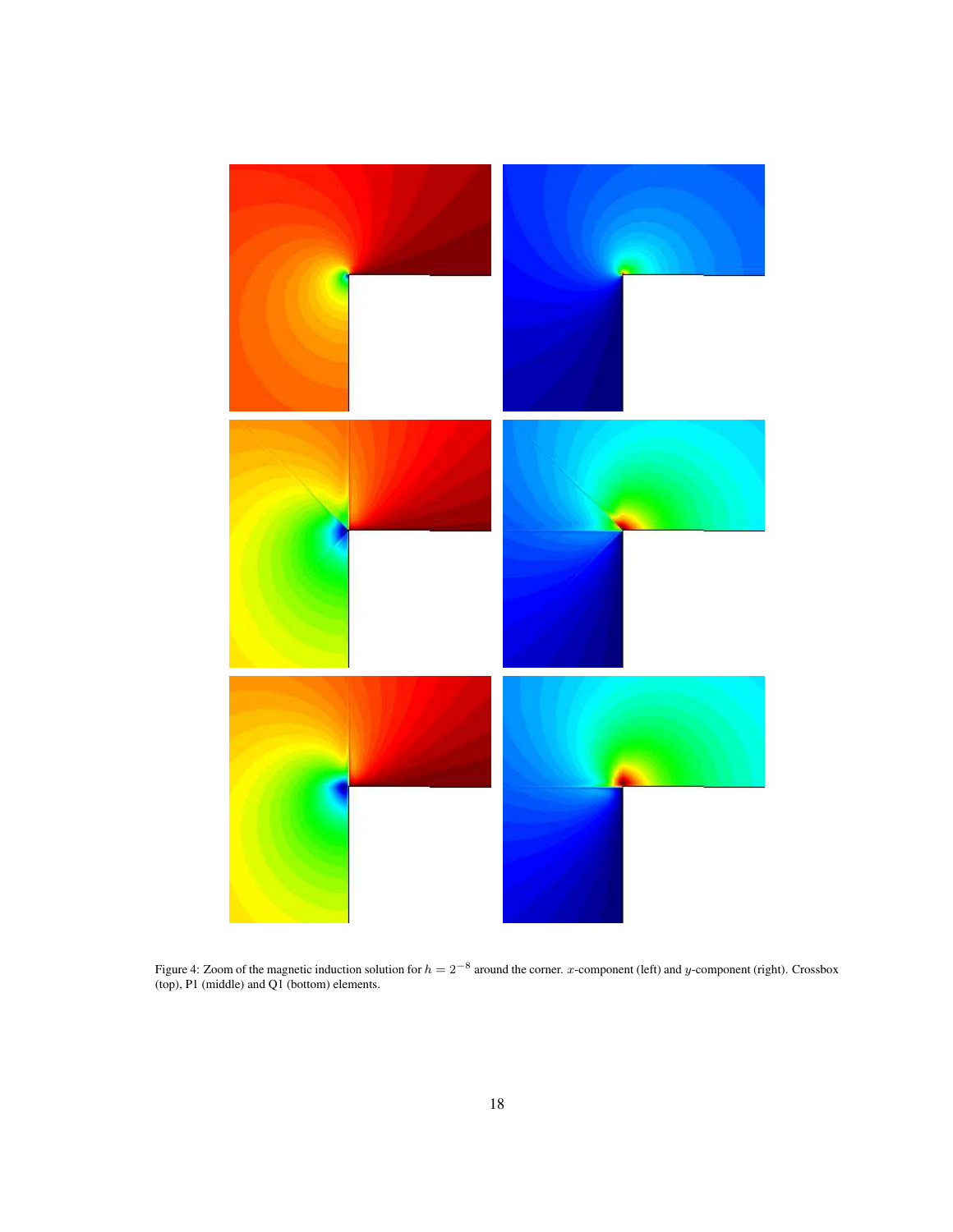| h         | $  \mathbf{e}_\mathrm{u}  $ | $  \nabla e_{\mathrm{u}}  $ | $  e_p  $                   |
|-----------|-----------------------------|-----------------------------|-----------------------------|
| $2^{-2}$  | $1.63 \cdot 10^{-1}$ ( - )  | $1.67 \cdot 10^{0}$ ( - )   | $3.76 \cdot 10^{0}$ ( - )   |
| $2^{-3}$  | $7.55 \cdot 10^{-2}$ (1.11) | $1.18 \cdot 10^{0}$ (0.50)  | $2.10 \cdot 10^{0}$ (0.84)  |
| $2^{-4}$  | $3.42 \cdot 10^{-2}$ (1.14) | $8.14 \cdot 10^{-1} (0.54)$ | $1.21 \cdot 10^{0}$ (0.80)  |
| $2^{-5}$  | $1.42 \cdot 10^{-2}$ (1.27) | $5.59 \cdot 10^{-1} (0.54)$ | $7.51 \cdot 10^{-1} (0.69)$ |
| $2^{-6}$  | $6.43 \cdot 10^{-3}$ (1.14) | $3.84 \cdot 10^{-1}$ (0.54) | $4.77 \cdot 10^{-1} (0.65)$ |
| $2^{-7}$  | $2.97 \cdot 10^{-3}$ (1.11) | $2.64 \cdot 10^{-1} (0.54)$ | $3.14 \cdot 10^{-1} (0.60)$ |
| $2^{-8}$  | $1.38 \cdot 10^{-3}$ (1.11) | $1.81 \cdot 10^{-1}$ (0.54) | $2.11 \cdot 10^{-1} (0.57)$ |
| $2^{-9}$  | $6.34 \cdot 10^{-4}$ (1.12) | $1.24 \cdot 10^{-1} (0.55)$ | $1.42 \cdot 10^{-1} (0.57)$ |
| $2^{-10}$ | $3.00 \cdot 10^{-4}$ (1.08) | $8.53 \cdot 10^{-2} (0.54)$ | $9.61 \cdot 10^{-2} (0.56)$ |

Table 3: Numerical errors for hydrodynamic unknowns and rate of convergence in brackets. P1 element.

| $\hbar$   | $  \mathbf{e}_{\text{b}}  $ | $  \nabla \times \mathbf{e}_{\text{b}}  $ | $  e_r  $                   | $\ \nabla e_r\ $            |
|-----------|-----------------------------|-------------------------------------------|-----------------------------|-----------------------------|
| $2^{-2}$  | $2.06 \cdot 10^{-1}$ ( - )  | $3.16 \cdot 10^{-1}$ (-)                  | $1.84 \cdot 10^{-2}$ ( - )  | $6.06 \cdot 10^{-2}$ ( - )  |
| $2^{-3}$  | $1.46 \cdot 10^{-1} (0.50)$ | $2.32 \cdot 10^{-1} (0.45)$               | $1.15 \cdot 10^{-2} (0.68)$ | $5.11 \cdot 10^{-2} (0.25)$ |
| $2^{-4}$  | $1.07 \cdot 10^{-1}$ (0.45) | $1.94 \cdot 10^{-1}$ (0.26)               | $6.04 \cdot 10^{-3} (0.93)$ | $3.94 \cdot 10^{-2} (0.38)$ |
| $2^{-5}$  | $7.44 \cdot 10^{-2} (0.52)$ | $1.96 \cdot 10^{-1}$ (-0.01)              | $2.76 \cdot 10^{-3}$ (1.13) | $2.75 \cdot 10^{-2} (0.52)$ |
| $2^{-6}$  | $6.13 \cdot 10^{-2} (0.28)$ | $1.67 \cdot 10^{-1}$ (0.23)               | $1.57 \cdot 10^{-3}$ (0.81) | $2.21 \cdot 10^{-2}$ (0.32) |
| $2^{-7}$  | $5.16 \cdot 10^{-2} (0.25)$ | $1.41 \cdot 10^{-1}$ (0.24)               | $9.51 \cdot 10^{-4} (0.72)$ | $1.81 \cdot 10^{-2} (0.29)$ |
| $2^{-8}$  | $4.35 \cdot 10^{-2} (0.25)$ | $1.18 \cdot 10^{-1} (0.26)$               | $5.98 \cdot 10^{-4} (0.67)$ | $1.50 \cdot 10^{-2} (0.27)$ |
| $2^{-9}$  | $3.65 \cdot 10^{-2} (0.25)$ | $9.68 \cdot 10^{-2} (0.29)$               | $3.85 \cdot 10^{-4}$ (0.64) | $1.24 \cdot 10^{-2} (0.27)$ |
| $2^{-10}$ | $3.04 \cdot 10^{-2}$ (0.26) | $7.89 \cdot 10^{-2} (0.29)$               | $2.51 \cdot 10^{-4}$ (0.62) | $1.02 \cdot 10^{-2}$ (0.28) |

Table 4: Numerical errors for magnetic unknowns and rate of convergence in brackets. P1 element.

| h         | $  \mathbf{e}_\mathrm{u}  $ | $\ \nabla \mathbf{e}_{\mathrm{u}}\ $ | $  e_p  $                   |
|-----------|-----------------------------|--------------------------------------|-----------------------------|
| $2^{-2}$  | $1.08 \cdot 10^{-1}$ ( - )  | $1.58 \cdot 10^{0}$ ( - )            | $2.19 \cdot 10^{0}$ ( - )   |
| $2^{-3}$  | $4.39 \cdot 10^{-2} (1.30)$ | $1.11 \cdot 10^{0}$ (0.51)           | $1.46 \cdot 10^{0}$ (0.58)  |
| $2^{-4}$  | $1.69 \cdot 10^{-2}$ (1.38) | $7.67 \cdot 10^{-1} (0.53)$          | $9.80 \cdot 10^{-1} (0.58)$ |
| $2^{-5}$  | $6.23 \cdot 10^{-3}$ (1.44) | $5.29 \cdot 10^{-1} (0.54)$          | $6.67 \cdot 10^{-1} (0.56)$ |
| $2^{-6}$  | $2.29 \cdot 10^{-3}$ (1.44) | $3.64 \cdot 10^{-1}$ (0.54)          | $4.57 \cdot 10^{-1} (0.55)$ |
| $2^{-7}$  | $8.82 \cdot 10^{-4}$ (1.38) | $2.50 \cdot 10^{-1}$ (0.54)          | $3.12 \cdot 10^{-1} (0.55)$ |
| $2^{-8}$  | $3.57 \cdot 10^{-4}$ (1.30) | $1.72 \cdot 10^{-1}$ (0.54)          | $2.13 \cdot 10^{-1} (0.55)$ |
| $2^{-9}$  | $1.51 \cdot 10^{-4}$ (1.24) | $1.18 \cdot 10^{-1}$ (0.54)          | $1.50 \cdot 10^{-1}$ (0.51) |
| $2^{-10}$ | $6.66 \cdot 10^{-5}$ (1.18) | $8.08 \cdot 10^{-2} (0.55)$          | $1.06 \cdot 10^{-1} (0.50)$ |

Table 5: Numerical errors for hydrodynamic unknowns and rate of convergence in brackets. Q1 element.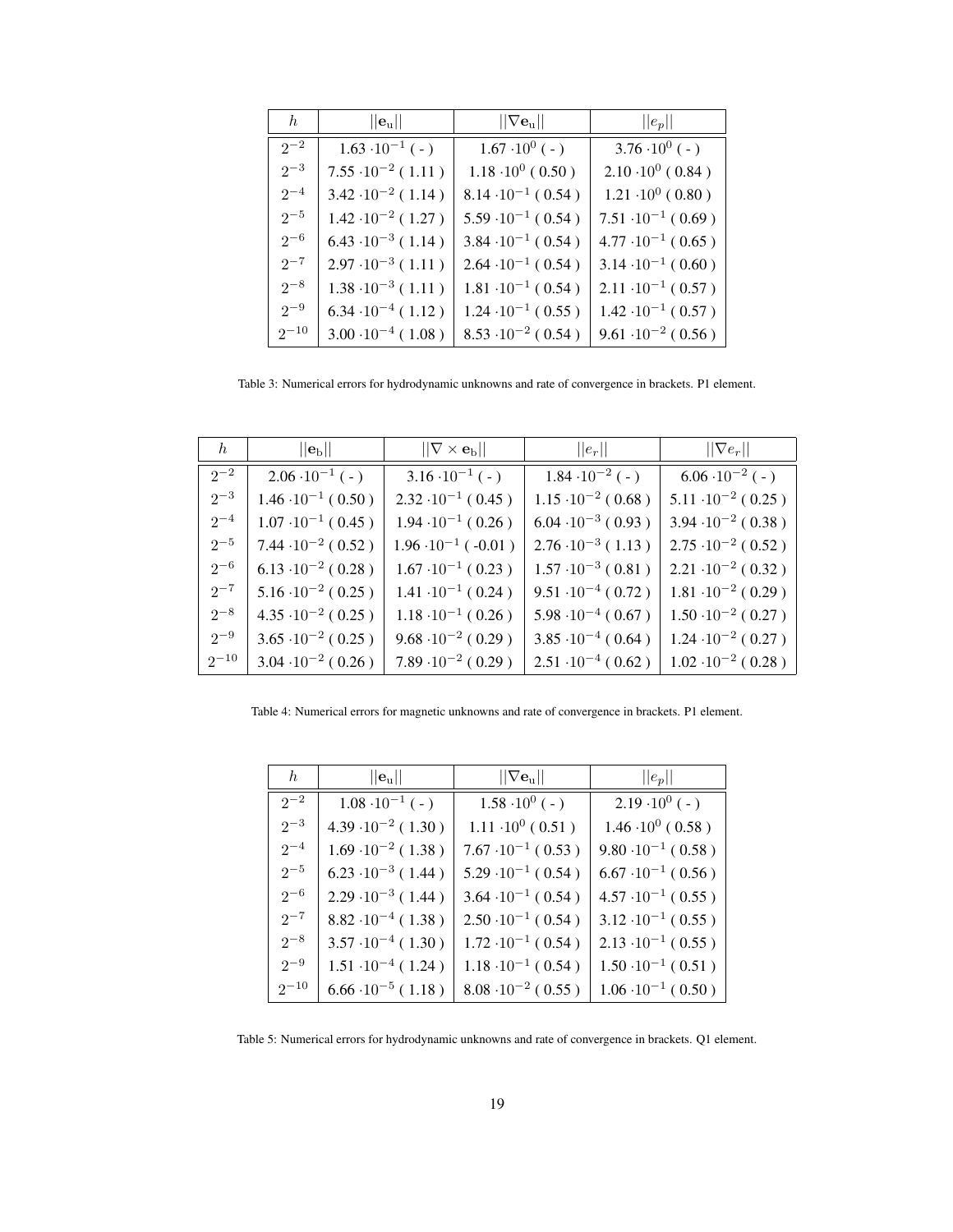| h         | $  \mathbf{e}_\mathrm{b}  $ | $  \nabla \times \mathbf{e}_{\text{b}}  $ | $  e_r  $                   | $\ \nabla e_r\ $              |
|-----------|-----------------------------|-------------------------------------------|-----------------------------|-------------------------------|
| $2^{-2}$  | $1.87 \cdot 10^{-1}$ ( - )  | $2.87 \cdot 10^{-1}$ ( - )                | $1.67 \cdot 10^{-2}$ ( - )  | $5.38 \cdot 10^{-2}$ (-)      |
| $2^{-3}$  | $1.37 \cdot 10^{-1}$ (0.45) | $2.10 \cdot 10^{-1}$ (0.45)               | $1.10 \cdot 10^{-2}$ (0.60) | $4.92 \cdot 10^{-2} (0.13)$   |
| $2^{-4}$  | $1.03 \cdot 10^{-1}$ (0.41) | $1.83 \cdot 10^{-1}$ (0.20)               | $5.91 \cdot 10^{-3} (0.90)$ | $3.92 \cdot 10^{-2} (0.33)$   |
| $2^{-5}$  | $7.27 \cdot 10^{-2} (0.50)$ | $1.91 \cdot 10^{-1}$ (-0.06)              | $2.75 \cdot 10^{-3}$ (1.10) | $2.79 \cdot 10^{-2} (0.49)$   |
| $2^{-6}$  | $6.06 \cdot 10^{-2} (0.26)$ | $1.66 \cdot 10^{-1} (0.20)$               | $1.57 \cdot 10^{-3}$ (0.81) | $2.25 \cdot 10^{-2} (0.31)$   |
| $2^{-7}$  | $5.15 \cdot 10^{-2} (0.23)$ | $1.41 \cdot 10^{-1}$ (0.24)               | $9.50 \cdot 10^{-4} (0.72)$ | $1.85 \cdot 10^{-2} (0.28)$   |
| $2^{-8}$  | $4.38 \cdot 10^{-2} (0.23)$ | $1.18 \cdot 10^{-1} (0.26)$               | $5.98 \cdot 10^{-4} (0.67)$ | $1.53 \cdot 10^{-2}$ ( 0.27 ) |
| $2^{-9}$  | $3.69 \cdot 10^{-2} (0.25)$ | $9.66 \cdot 10^{-2} (0.29)$               | $3.85 \cdot 10^{-4} (0.64)$ | $1.27 \cdot 10^{-2}$ ( 0.27 ) |
| $2^{-10}$ | $3.07 \cdot 10^{-2} (0.27)$ | $7.86 \cdot 10^{-2} (0.30)$               | $2.50 \cdot 10^{-4}$ (0.62) | $1.04 \cdot 10^{-2}$ (0.29)   |

Table 6: Numerical errors for magnetic unknowns and rate of convergence in brackets. Q1 element.

To our knowledge, this is the first time this is achieved. From the technical point of view, this possibility relies on the fact that we mimic the correct functional setting of the continuous problem at the discrete level.

The stability and convergence analysis in this work support the feasibility of our formulation, and complements the numerical experimentation in [6]. We have restricted ourselves to some simplifying assumptions (quasiuniform meshes, constant stabilization parameters, conforming finite element spaces) which have allowed us to avoid excessive technicalities but to highlight the main analytical reasons for the success of our formulation.<sup>2</sup>

#### Acknowledgements

The work of the first and third authors was funded by the European Research Council under the FP7 Programme Ideas through the Starting Grant No. 258443 - COMFUS: Computational Methods for Fusion Technology and the project FUSSIM, Ref. ENE2011-28556, from the Spanish Government. The second author has been partially supported by the Consolider-Ingenio project TECNOFUS, Ref. CSD2008-00079, from the Spanish Ministry of Science and Innovation. Finally, the third author would like to acknowledge the support received from the *Universitat Politecnica de Catalunya (UPC) `* and from the *Col.legi d'Enginyers de Camins, Canals i Ports de Catalunya*.

### References

- [1] C. Amrouche, C. Bernardi, M. Dauge, and V. Girault. Vector potentials in three-dimensional non-smooth domains. *Mathematical Methods in the Applied Sciences*, 21(9):823–864, 1998.
- [2] F. Armero and J. C. Simo. Long-term dissipativity of time-stepping algorithms for an abstract evolution equation with applications to the incompressible MHD and Navier-Stokes equations. *Computer Methods in Applied Mechanics and Engineering*, 131(1-2):41 – 90, 1996.
- [3] S. Badia and R. Codina. Unified stabilized finite element formulations for the Stokes and the Darcy problems. *SIAM Journal on Numerical Analysis*, 47(3):1977–2000, 2009.

<sup>2</sup>The analysis for non-degenerate meshes and variable stabilization parameters introduces some additional technicalities. We refer to [14, 3] for the numerical analysis of stabilized FE discretizations of Navier-Stokes and Maxwell problems respectively, in this more general setting.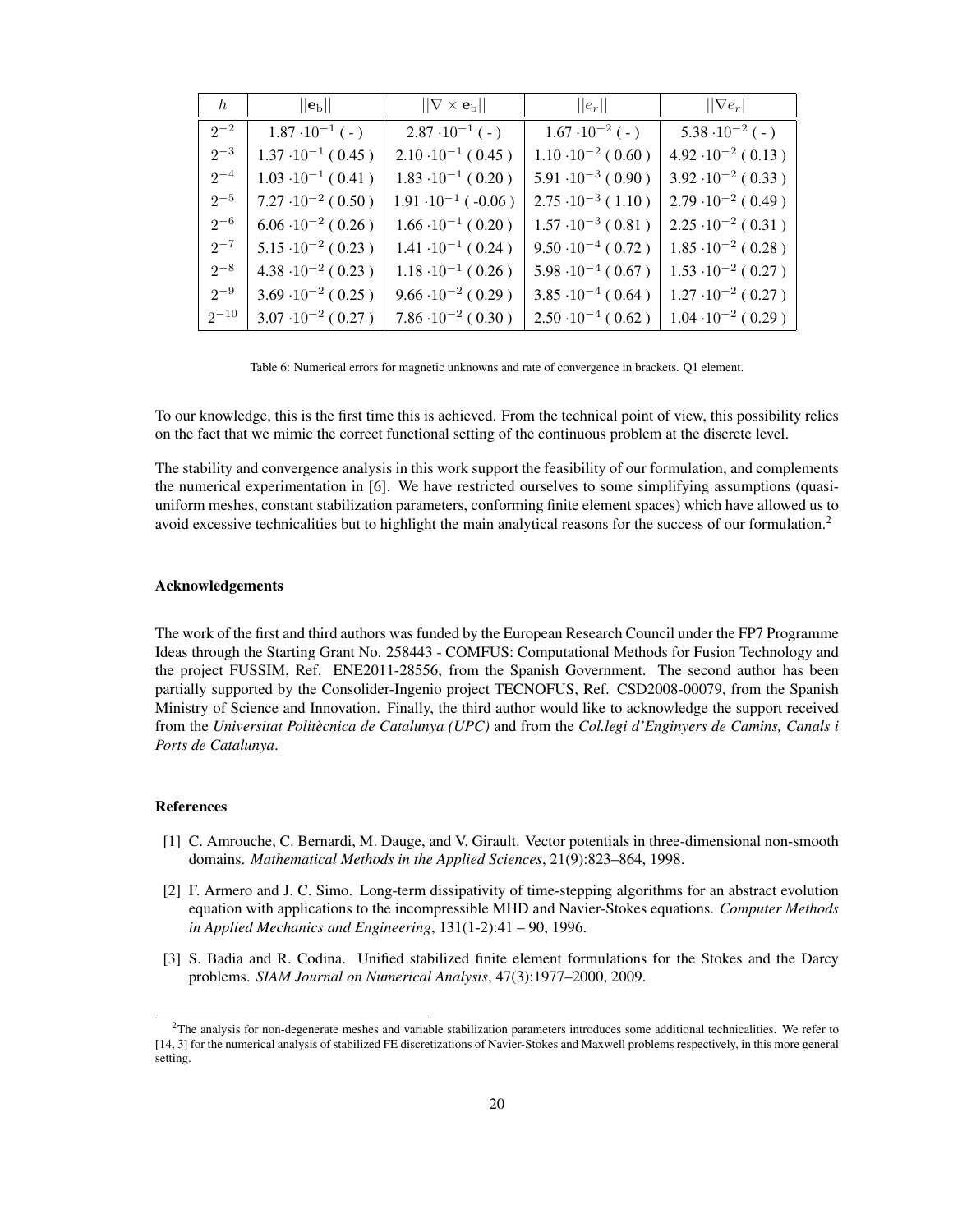- [4] S. Badia and R. Codina. A combined nodal continuous–discontinuous finite element formulation for the Maxwell problem. *Applied Mathematics and Computation*, 218(8):4276–4294, 2011.
- [5] S. Badia and R. Codina. A nodal-based finite element approximation of the Maxwell problem suitable for singular solutions. *SIAM Journal on Numerical Analysis*, 50(2):398–417, 2012.
- [6] S. Badia, R. Codina, and R. Planas. On an unconditionally convergent stabilized finite element approximation of resistive magnetohydrodynamics. *Journal of Computational Physics*, (in press), 2012.
- [7] S. Badia, R. Planas, and J. V. Gutierrez-Santacreu. Unconditionally stable operator splitting algorithms for ´ the incompressible magnetohydrodynamics system discretized by a stabilized finite element formulation based on projections. *International Journal for Numerical Methods in Engineering*, (in press), 2012.
- [8] N. Ben Salah, A. Soulaimani, and W.G. Habashi. A finite element method for magnetohydrodynamics. *Computer Methods in Applied Mechanics and Engineering*, 190(43-44):5867 – 5892, 2001.
- [9] N. Ben Salah, A. Soulaimani, W.G. Habashi, and M. Fortin. A conservative stabilized finite element method for the magneto-hydrodynamic equations. *International Journal for Numerical Methods in Fluids*, 29(5):535–554, 1999.
- [10] A. Bonito and J. Guermond. Approximation of the eigenvalue problem for the time harmonic Maxwell system by continuous Lagrange finite elements. *Mathematics of Computation*, 80:1887–1910, 2011.
- [11] S.C. Brenner and L.R. Scott. *The Mathematical Theory of Finite Element Methods*. Springer–Verlag, 1994.
- [12] F. Brezzi and M. Fortin. *Mixed and Hybrid Finite Element Methods*. Springer Verlag, 1991.
- [13] A. Buffa, P. Ciarlet Jr., and E. Jamelot. Solving electromagnetic eigenvalue problems in polyhedral domains with nodal finite elements. *Numerische Mathematik*, 113(4):497–518, 2009.
- [14] R. Codina. Analysis of a stabilized finite element approximation of the Oseen equations using orthogonal subscales. *Applied Numerical Mathematics*, 58:264–283, 2008.
- [15] R. Codina and N. Hernández. Stabilized finite element approximation of the stationary MHD equations. *Computational Mechanics*, 38:344–355, 2006.
- [16] R. Codina and N. Hernández. Approximation of the thermally coupled MHD problem using a stabilized finite element method. *Journal of Computational Physics*, 230(4):1281 – 1303, 2011.
- [17] M. Costabel. A coercive bilinear form for Maxwell's equations. *Journal of Mathematical Analysis and Applications*, 157(2):527–541, 1991.
- [18] M. Costabel and M. Dauge. Weighted regularization of Maxwell equations in polyhedral domains. *Numerische Mathematik*, 93(2):239–277, 2002.
- [19] P.A. Davidson. *An introduction to magnetohydrodynamics*. Cambridge University Press, 2001.
- [20] A. Ern and J.L. Guermond. *Theory and Practice of Finite Elements*. Springer–Verlag, 2004.
- [21] J.-F. Gerbeau. A stabilized finite element method for the incompressible magnetohydrodynamic equations. *Numerische Mathematik*, 87:83–111, 2000.
- [22] J.F. Gerbeau, C. Le Bris, and T. Lelièvre. *Mathematical methods for the magnetohydrodynamics of liquid metals*. Oxford University Press, USA, 2006.
- [23] C. Greif, D. Li, D. Schotzau, and X. Wei. A mixed finite element method with exactly divergence-free velocities for incompressible magnetohydrodynamics. *Computer Methods in Applied Mechanics and Engineering*, 199(45–48):2840–2855, 2010.